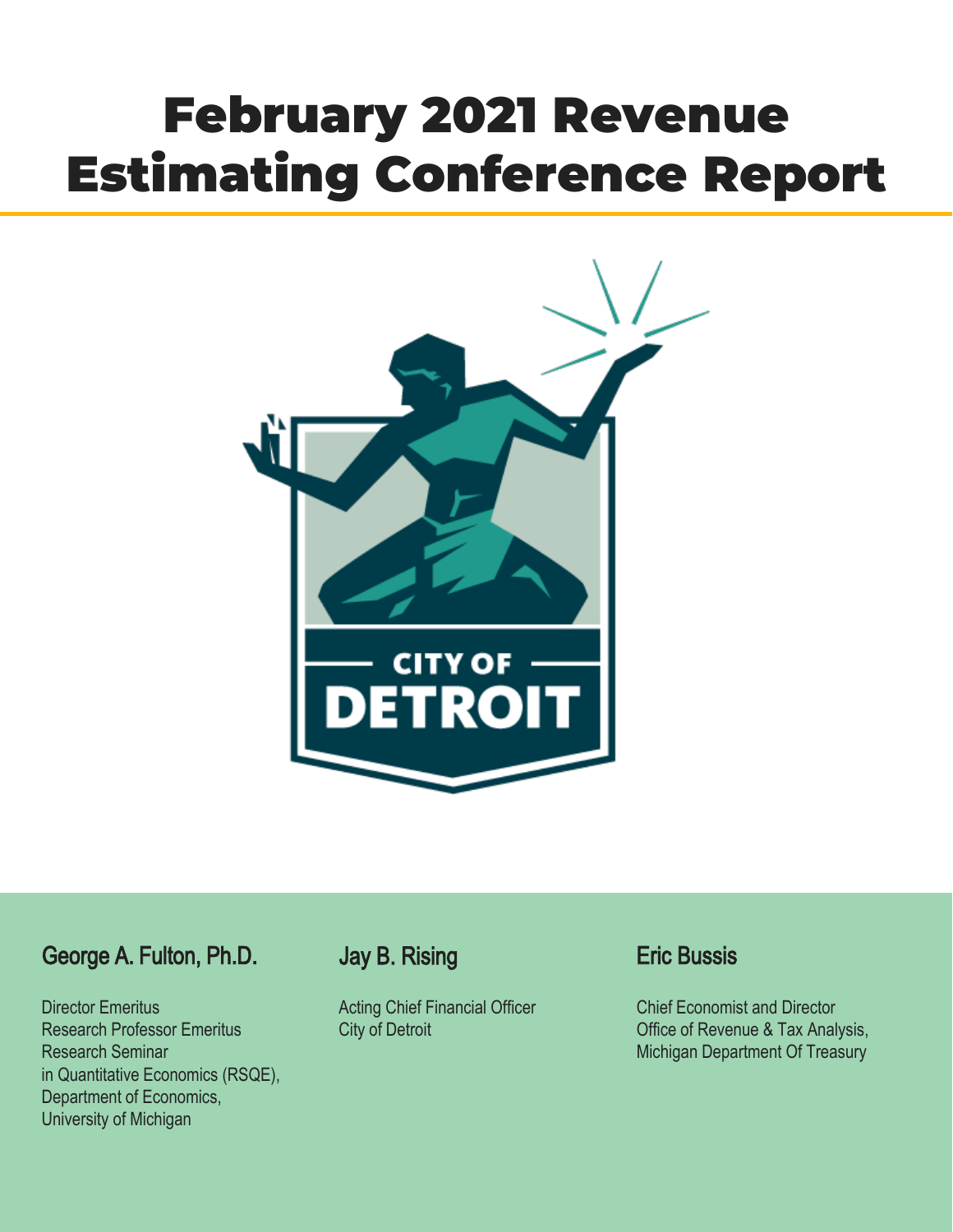

Coleman A. Young Municipal Center 2 Woodward Avenue, Suite 1100 Detroit, Michigan 48226

Phone: 313 -628-2535 Fax: 313 -224-2135 www.detroitmi.gov

**CFO MEMORANDUM NO. 2021-103-001**

**TO:** City of Detroit Revenue Estimating Conference Principals **FROM:** Steven Watson, Deputy CFO / Budget Director, City of Detroit Aller **SUBJECT:** Proposed FY 2021 – FY 2025 Revenue Estimates Pursuant to State of Michigan Public Act 279 of 1909, Section 4t(1)(d) **DATE:** February 16, 2021

- 1. AUTHORITY
	- 1.1. State of Michigan Public Act 279 of 1909 (PA 279), Section 4t(1)(d), as amended by Public Act 182 of 2014, states the City shall hold a revenue estimating conference in the second week of September and in the third week of February of each year, subject to the following:
		- 1.1.1. A conference shall establish an official economic forecast of major variables of the national, state, and local economies. A conference also shall establish a forecast of anticipated revenues of the city as the conference determines.
		- 1.1.2. The principals of a conference shall be the chief financial officer of the city, the state treasurer or his or her designee from within the department of treasury, and a person affiliated with another public entity, including a state institution of higher education, with experience in economic forecasting and revenue projection selected by the chief financial officer of the city and the state treasurer.
		- 1.1.3. The official forecast of economic and revenue variables of the conference shall be determined by consensus among the conference principals and shall be for the fiscal year in which the conference is being held and the succeeding 2 fiscal years. The conference also shall forecast general fund revenue trendline projections for the city for an additional 2 fiscal years. Conference forecasts of revenues and expenditures shall be based upon the assumption that current law and administrative procedures will remain in effect for the forecast period.
		- 1.1.4. The conference may request and shall receive from officers, departments, agencies, and authorities of the city the assistance and data needed to enable the conference to fulfill its duties.
- 2. OBJECTIVES
	- 2.1. To provide the City of Detroit Revenue Estimating Conference principals the assistance and data needed to fulfill their duties in establishing the City's official economic and revenue forecast.
	- 2.2. To satisfy the Office of Budget's ongoing revenue estimation and economic forecasting responsibilities in accordance with CFO Directive No. 2018-101-002 Comprehensive Financial Planning.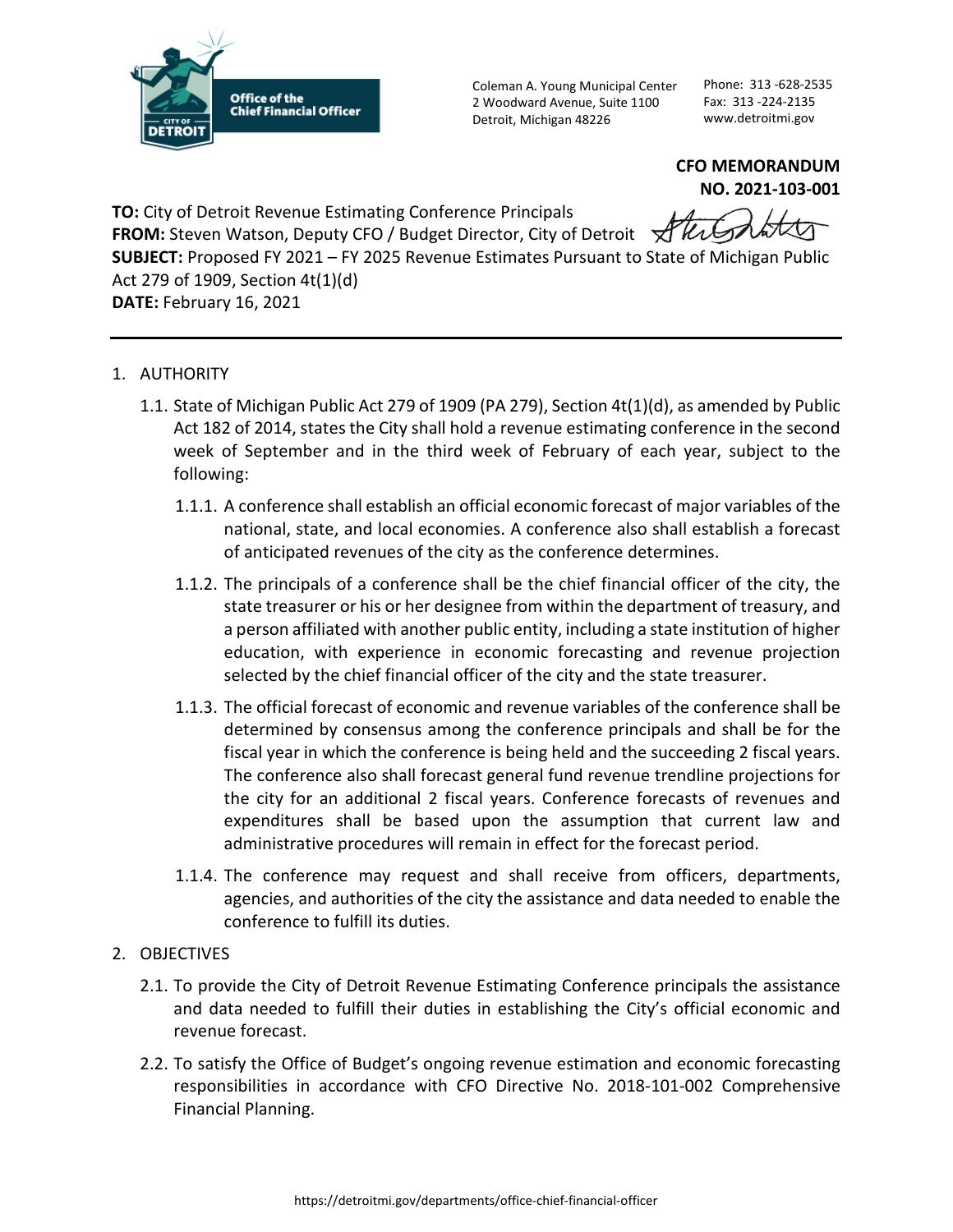- 3. PURPOSE
	- 3.1. To submit proposed revenue estimates to the Revenue Estimating Conference principals for their consideration.
- 4. SCOPE
	- 4.1. This Memorandum and the attached report are intended solely to assist the Revenue Estimating Conference principals fulfill their duties pursuant to Section 4t(1)(d) of PA 279.
- 5. STATEMENT
	- 5.1. In accordance with Section 4t(1)(d) of PA 279 and CFO Directive No. 2018-101-002, the Office of Budget prepared the attached revenue estimates for FY 2021 through FY 2025 for consideration by the principals of the City of Detroit February 2021 Revenue Estimating Conference.
	- 5.2. Revenue estimates were prepared on a conservative basis to minimize the possibility that economic fluctuations could jeopardize ongoing service delivery during the fiscal year.
	- 5.3. Revenue estimates were prepared in consultation with the other OCFO divisions responsible for administering their respective revenues, as well as the City Council's Legislative Policy Division and the Auditor General's Office.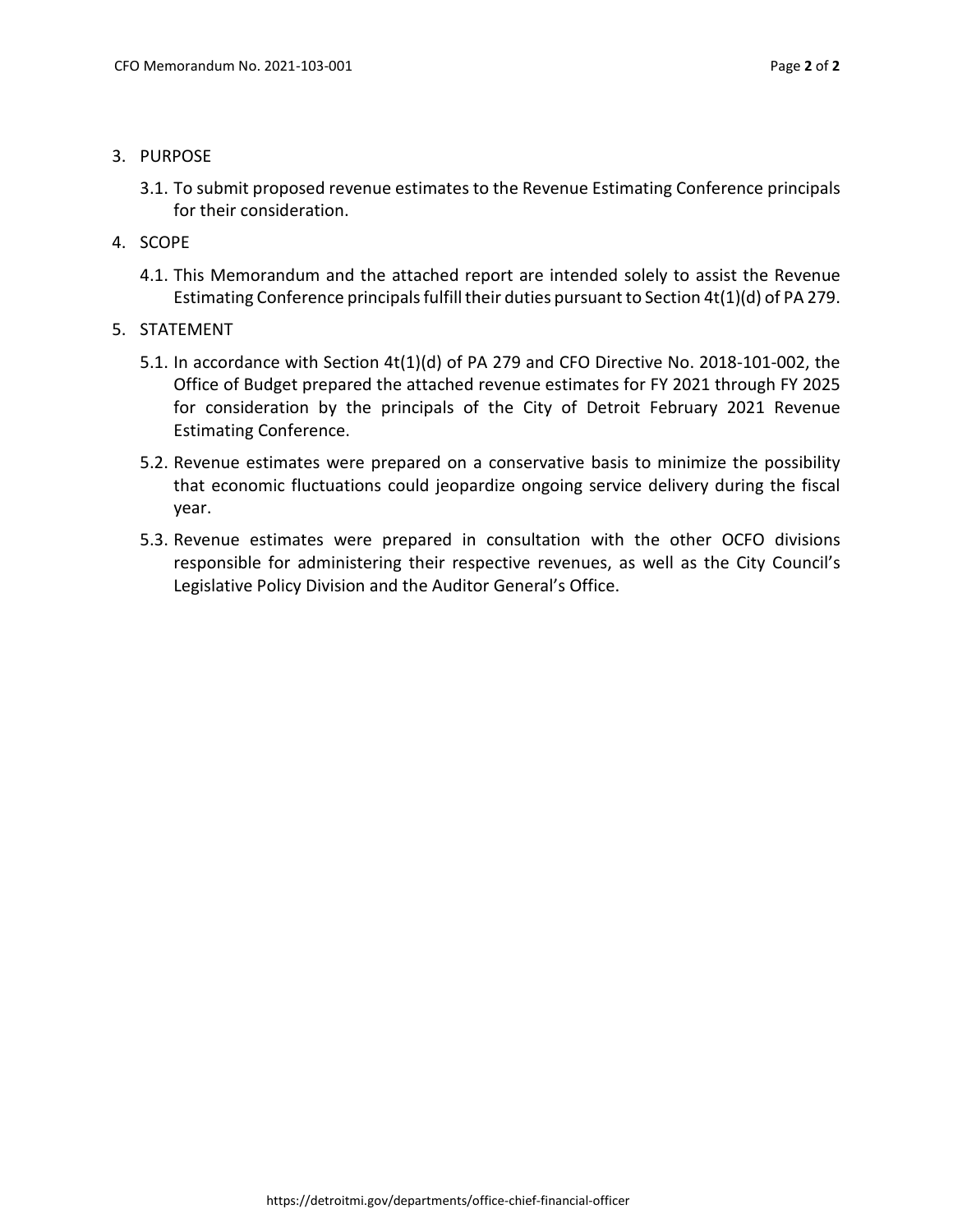#### City of Detroit February 2021 Revenue Estimating Conference Report

February 16, 2021

#### **Overview of Revenue Estimating Conference:**

State of Michigan Public Act 279 of 1909, Section 117.4t(1)(d), as amended by Public Act 182 of 2014, states the City of Detroit shall hold biannual revenue estimating conferences, which shall establish the official economic forecast and forecast of anticipated revenues of the City. The City holds its Revenue Estimating Conferences in September and February of each fiscal year. The voting principals are the City's Chief Financial Officer (CFO), the State Treasurer (or designee), and a person affiliated with another public entity, including a State institution of higher education, with experience in economic forecasting and revenue projection selected by the CFO and State Treasurer. The voting principals for the February 2021 Revenue Estimating Conference are:

- Jay B. Rising, Acting Chief Financial Officer, City of Detroit
- Eric Bussis, Chief Economist and Director, Office of Revenue and Tax Analysis, Michigan Department of Treasury (on behalf of State Treasurer Rachael Eubanks)
- George Fulton, PhD, Director Emeritus, Research Seminar in Quantitative Economics (RSQE), Department of Economics, University of Michigan

The Office of Budget, within the Office of the Chief Financial Officer (OCFO), prepared revenue estimates for consideration by the conference principals. Following their review, the principals approved the revenue estimates without modification. In preparing the revenue estimates, the Office of Budget consulted with the OCFO's Offices of the Assessor, Departmental Financial Services, and the Treasury, as well as the City Council's Legislative Policy Division and the Office of the Auditor General. The Office of Budget thanks its colleagues for their continued support and assistance throughout the revenue estimation process.

The estimates that follow include the current fiscal year (FY 2021) and the four succeeding fiscal years (FY 2022–25). While there is a greater focus on the General Fund, the estimates also cover the City's grant, enterprise, and special revenue funds. The forecast assumes that current law and administrative procedures will remain in effect for the forecast period.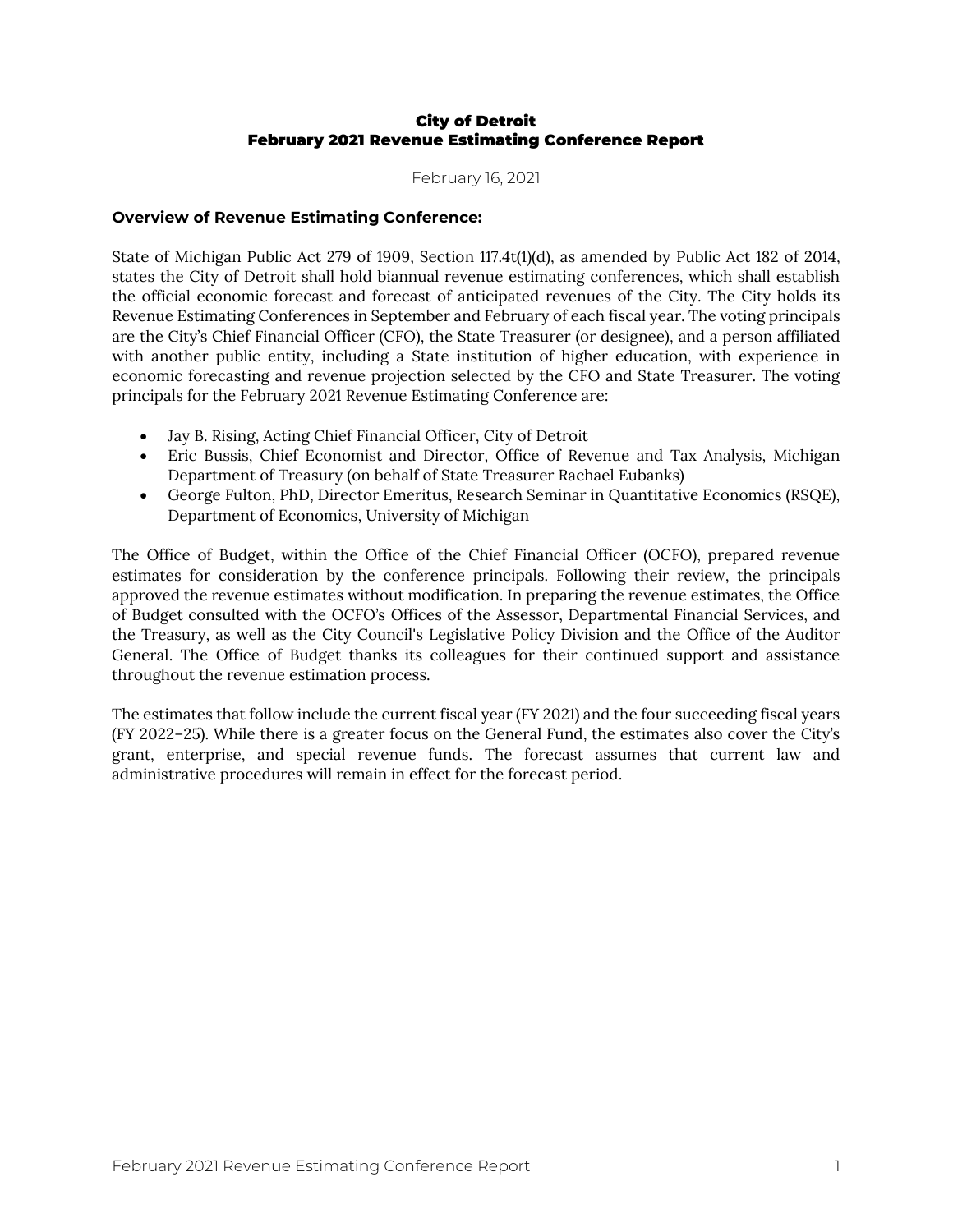#### **Summary of Revenue Estimates:**

| February 2021 Revenue Estimates, General Fund          |     |                 |     |                          |                    |   |                         |              |    |                 |              |     |                 |              |
|--------------------------------------------------------|-----|-----------------|-----|--------------------------|--------------------|---|-------------------------|--------------|----|-----------------|--------------|-----|-----------------|--------------|
|                                                        |     |                 |     |                          | \$ in millions     |   |                         |              |    |                 |              |     |                 |              |
|                                                        |     |                 |     |                          |                    |   | February 2021 Estimates |              |    |                 |              |     |                 |              |
|                                                        |     | <b>FY21</b>     |     | <b>FY22</b>              | Change             |   | <b>FY23</b>             | Change       |    | <b>FY24</b>     | Change       |     | <b>FY25</b>     | Change       |
| <b>Major Taxes</b>                                     |     |                 |     |                          |                    |   |                         |              |    |                 |              |     |                 |              |
| <b>Income Tax</b>                                      | \$  | 223.0           | \$. | 295.6                    | $32.6%$ \$         |   | 318.6                   | 7.8%         | Ŝ. | 327.8           | $2.9\%$ \$   |     | 335.9           | 2.5%         |
| <b>State Revenue Sharing</b>                           |     | 204.1           |     | 202.5                    | $-0.8%$            |   | 203.7                   | 0.6%         |    | 204.9           | 0.6%         |     | 206.1           | 0.6%         |
| <b>Wagering Tax</b>                                    |     | 103.0           |     | 169.8                    | 64.9%              |   | 186.7                   | 10.0%        |    | 188.6           | 1.0%         |     | 190.5           | 1.0%         |
| Property Tax<br><b>Tax Increment Financing Capture</b> |     | 129.4<br>(15.7) |     | 128.7<br>(15.3)          | $-0.5%$<br>$-2.5%$ |   | 131.1<br>(15.6)         | 1.9%<br>2.0% |    | 133.1<br>(15.9) | 1.5%<br>1.9% |     | 135.7<br>(16.2) | 2.0%<br>1.9% |
| <b>Net Property Tax</b>                                |     | 113.7           |     | 113.4                    | $-0.3%$            |   | 115.5                   | 1.9%         |    | 117.2           | 1.5%         |     | 119.5           | 2.0%         |
| <b>Utility Users Tax</b>                               |     | 40.8            |     | 41.0                     | 0.5%               |   | 41.2                    | 0.5%         |    | 41.4            | 0.5%         |     | 41.6            | 0.5%         |
| To Public Lighting Authority                           |     | (12.5)          |     | (12.5)                   | 0.0%               |   | (12.5)                  | 0.0%         |    | (12.5)          | 0.0%         |     | (12.5)          | 0.0%         |
| <b>Net Utility Users Tax</b>                           |     | 28.3            |     | 28.5                     | 0.7%               |   | 28.7                    | 0.7%         |    | 28.9            | 0.7%         |     | 29.1            | 0.7%         |
| <b>Subtotal, Major Taxes</b>                           | \$. | 672.1           | \$. | 809.8                    | $20.5\%$ \$        |   | 853.2                   | 5.4%\$       |    | 867.4           | $1.7\%$ \$   |     | 881.1           | 1.6%         |
| <b>Other Revenues</b>                                  | \$  | 175.5           | \$. | 185.8                    | $5.9\%$ \$         |   | 193.1                   | 3.9%         | Ŝ. | 194.2           | 0.6%         | -\$ | 197.5           | 1.7%         |
| Recurring                                              |     | 171.0           |     | 185.8                    | 8.7%               |   | 193.1                   | 3.9%         |    | 194.2           | 0.6%         |     | 197.5           | 1.7%         |
| Non-recurring                                          |     | 4.5             |     | $\overline{\phantom{a}}$ | $-100.0%$          |   |                         |              |    |                 |              |     |                 |              |
| <b>Grand Total, General Fund</b>                       | \$. | 847.6           | \$. | 995.6                    | 17.5%              |   | 1,046.3                 | 5.1%         |    | \$1,061.6       | $1.5%$ \$    |     | 1,078.6         | 1.6%         |
| <b>General Fund, Recurring Only</b>                    | \$  | 843.1           | \$. | 995.6                    | 18.1%              | Ŝ | 1,046.3                 | 5.1%         |    | \$1,061.6       | 1.5%         | \$. | 1,078.6         | 1.6%         |

The estimates include updates for FY 2021–25. Recurring General Fund revenues from FY 2021 to FY 2022 increase by 18.1%, largely due to gains in wagering tax based on a projected return to pre-COVID-19 baseline revenue for casinos, as well as stabilized income tax collections. The General Fund revenue forecast for FY 2023 increases 5.1% over FY 2022 as peak pandemic effects on nonresident remote work and casinos wear off. Revenues such as income tax, wagering tax, and parking enforcement are anticipated to stabilize from COVID-19 impacts by FY 2023. The conservative forecasts for FY 2024 and FY 2025 show modest annual revenue growth around 1.5%.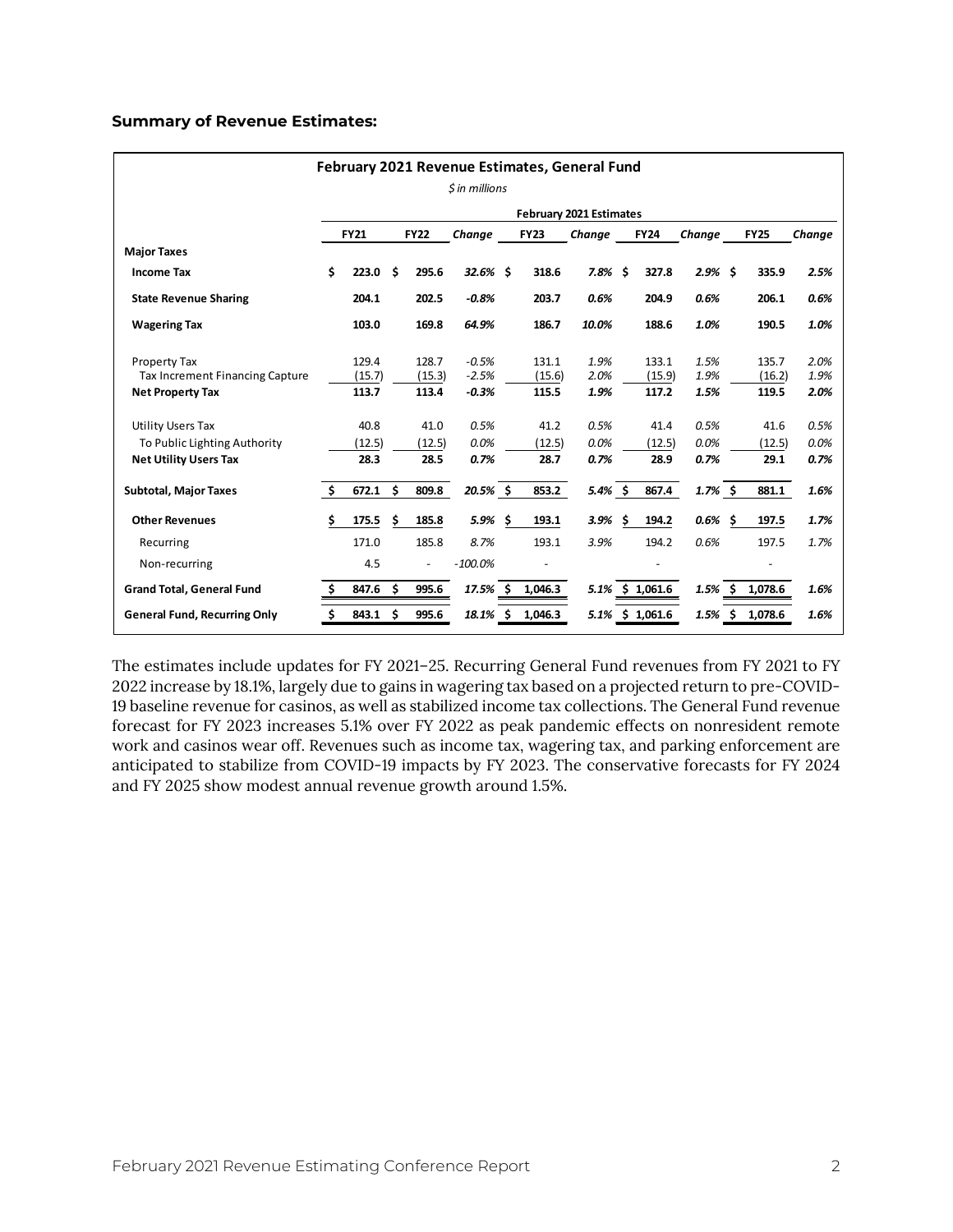#### **Economic Conditions and Outlook:**

Economic conditions remain poor as the pandemic continues. From November 2020 to early January 2021, new COVID-19 cases spiked across the nation marking a "second wave" of the current pandemic. The second wave prompted the reapplication of governmental restrictions on indoor services across the country; these lockdowns have been less strict than those imposed last spring. While the second round of restrictions did not materially worsen economic conditions, the recovery in economic activity in the service sector that began in the third quarter halted. From the peak unemployment rate of [1](#page-5-0)4.4% in April<sup>1</sup>, the United States unemployment rate improved to 7.7% in September. However, the unemployment rate in January was 6.3%, an anemic change of -1.4 percentage points from September. <sup>1</sup> Employment levels in the leisure and hospitality sector remain depressed. Compared to the service sector, which has been slow to recover, consumer spending has grown. Through a combination of economic relief funds in the form of direct payments and increased unemployment benefits along with wage stability from remote work, consumer spending has not fallen and instead shifted from expenditures on services to expenditures on goods, especially durable goods. In the third quarter of 2020, consumer spending on goods rose 10.1% from the previous quarter, exceeding prepandemic levels. [2](#page-5-1) The level of goods consumption was also sustained in the fourth quarter of 2020, suggesting that the activity is driven more by wage stability rather than stimulus funds.

Michigan has had a similar challenges to the nation overall. During the second wave of COVID-19, restrictions were reapplied on most indoor services and activities in November, which stifled the recovery of the leisure and hospitality sector. Michigan's employment growth slowed from mid-2020 with the unemployment rate decreasing by 0.9 percentage points between September and January versus decreasing by 15.4 percentage points between April and September. [3](#page-5-2) Detroit's employment growth also remained stagnant in the last half of 2020, with the unemployment rate staying near 20% as opposed to the improvement from May to September where the unemployment rate fell by 18.8 percentage points<sup>3</sup>. The second round of restrictions in Michigan imposed in November were gradually removed through February 1 and replaced with capacity limits on the same indoor services. The capacity restrictions will likely mean little improvement in employment levels until vaccinations are more widespread in the State.

In December, two vaccines received emergency approval from the FDA and began distribution in late December and early January. Vaccine development and distribution marks the beginning of the return to normal. According to experts, 70% of the population must be vaccinated in order to achieve a level of herd immunity which would stop the spread of the virus and effectively mark the end of the pandemic. Unfortunately, there are multiple obstacles that compound the difficulty of reaching that goal. The primary, and controllable, challenge is vaccine distribution. Once the distribution has improved to where anyone who wants a vaccine can get one, economic activity should begin to return to pre-pandemic levels.

l

<span id="page-5-0"></span><sup>&</sup>lt;sup>1</sup> U.S. Bureau of Labor Statistics, Current Population Survey

<span id="page-5-1"></span><sup>2</sup> U.S. Bureau of Economic Analysis

<span id="page-5-2"></span><sup>3</sup> U.S. Bureau of Labor Statistics, Local Area Unemployment Statistics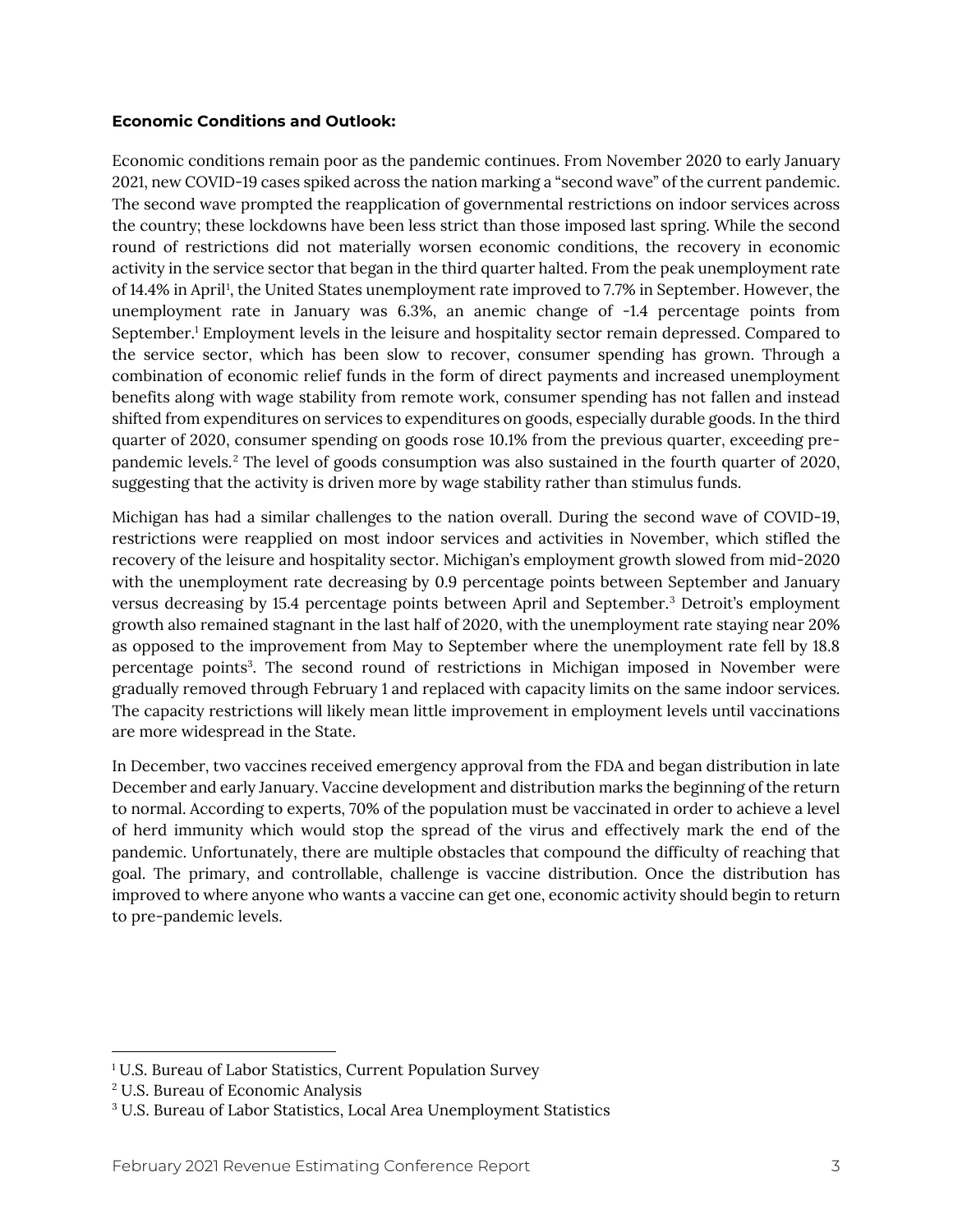#### **Monthly Unemployment Rates, April – December 2020**

| <b>Month</b> | <b>United States</b> | Michigan | <b>Detroit</b> |
|--------------|----------------------|----------|----------------|
| April        | 14.4%                | 23.6%    | 38.4%          |
| May          | 13.0%                | 20.8%    | 39.4%          |
| June         | 11.2%                | 15.0%    | 32.0%          |
| July         | 10.5%                | 9.5%     | 20.4%          |
| August       | 8.5%                 | 8.9%     | 20.9%          |
| September    | 7.7%                 | 8.2%     | 20.6%          |
| October      | 6.6%                 | 5.7%     | 15.4%          |
| November     | 6.4%                 | 6.3%     | 18.6%          |
| December     | 6.5%                 | 7.3%     | 20.3%          |

Source: U.S. Bureau of Labor Statistics, Local Area Unemployment Statistics

#### **Risks to the Economic Outlook:**

The risks to the economic outlook and revenue forecasts are still grounded in uncertainty of additional COVID-19 spread and vaccine distribution. In January, new variants of COVID-19 were found in the United Kingdom and South Africa. Both variants have since been found in the U.S., and recently the U.K. variant has been detected in Michigan. Both variants have been found to be more contagious than the original virus and it is unclear how effective the available vaccines are against the new variants. The presence of these coronavirus variants increase the potential for another spike in new cases and another round of governmental restrictions which will further stall the return to prepandemic economic activity.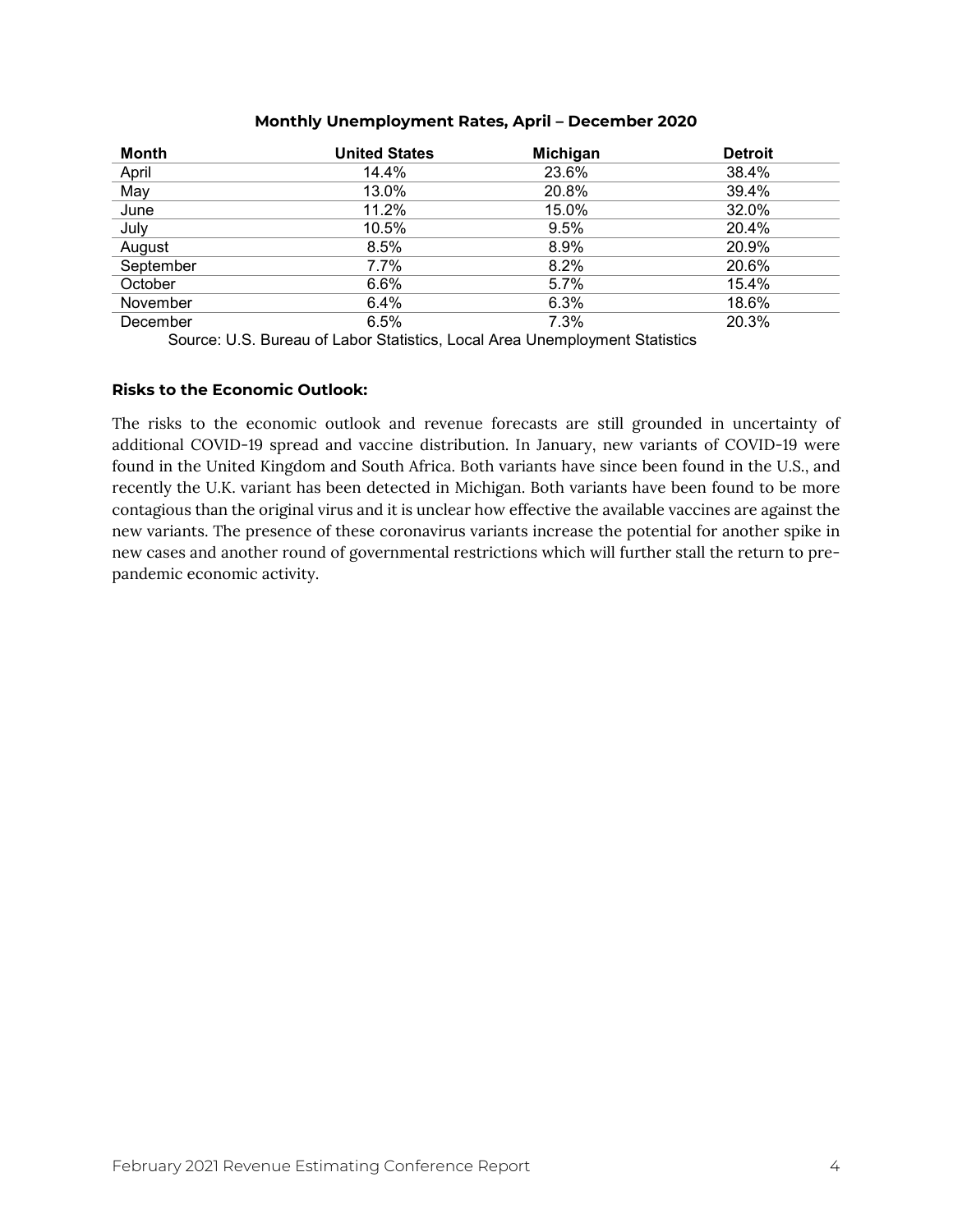

#### **COVID-19 Revenue Shortfall Summary, FY 2020:**

In April 2020, a \$154.0 million FY 2020 revenue shortfall was projected compared to the pre-COVID-19 projections from the February 2020 revenue estimating conference. This shortfall included a \$138.0 million General Fund shortfall, and \$16.0 million shortall from General Fund-impacted funds such as Construction Code Fund, Transportation Fund, and Airport Operations Fund. For the September 2020 Revenue Estimating Conference, the preliminary year-end results showed a shortfall of \$157.3 million, which was only 2% off from our original shortfall estimate projected in April 2020.

FY 2020 actuals ended at \$1,037.0 million, or a roughly \$19.4 million improvement from the preliminary September 2020 results. This increase was largely driven by stronger income tax than expected after final accruals from last year's tax filing extension, and various one-time General Fund revenues. The FY20 actuals reflect a \$137.9 million (11.7%) shortfall compared to the pre-COVID-19 estimate at the time of the February 2020 Revenue Estimating Conference. The shortfall was largely driven by \$53.6 million in Wagering Tax losses due to closures, \$39.8 million in Income Tax losses, a \$24.1 million onetime cut to State Revenue Sharing statutory payments, and \$7.1 million in Transportation Fund revenue losses due to farebox suspension. The statutory revenue sharing payment cut was offset by \$37 million in State aid funded from the federal CARES Act that is counted in FY 2021 as non-General Fund revenue.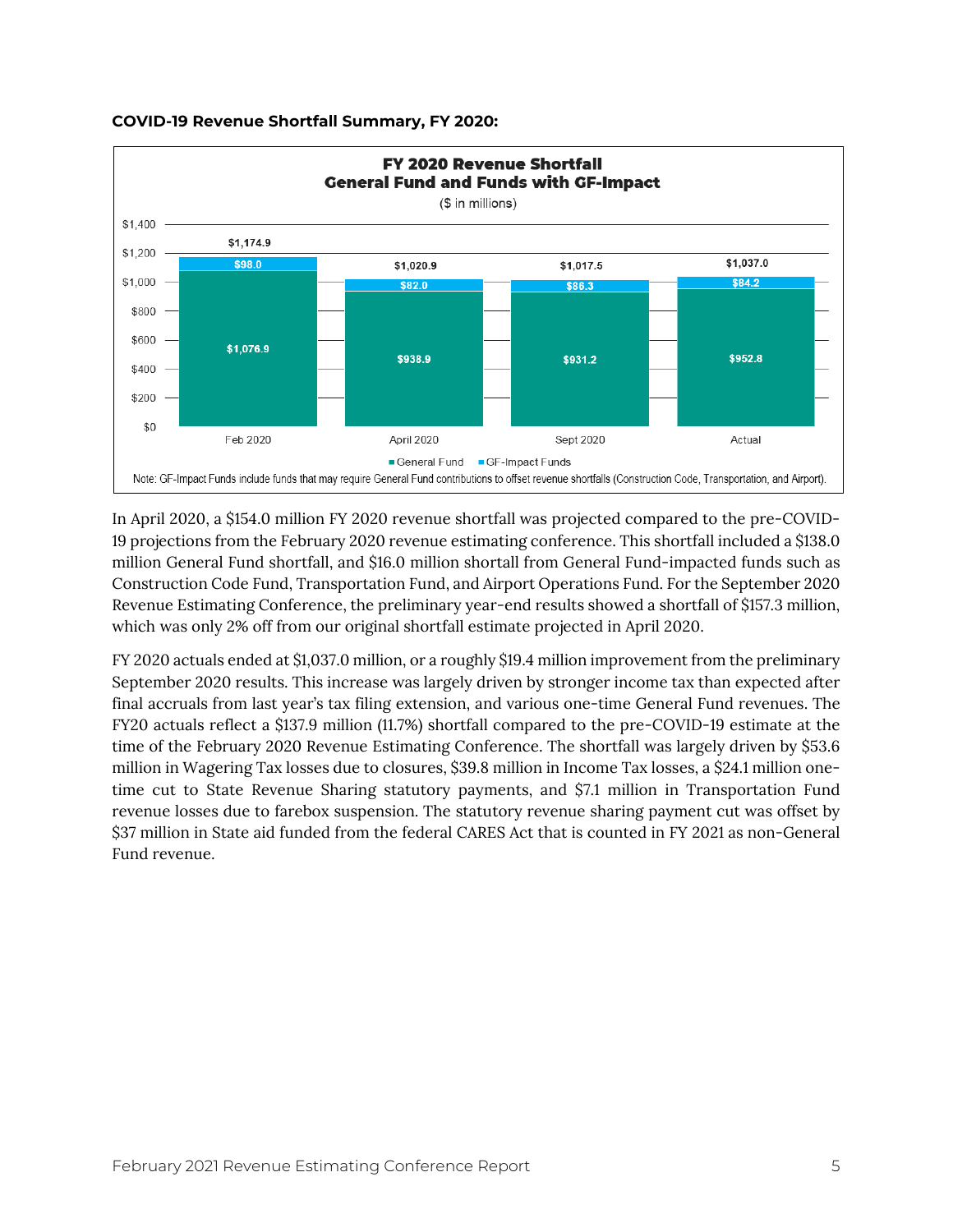

## **COVID-19 Revenue Shortfall Summary, FY 2021:**

In April 2020, the Office of Budget projected a \$194.1 million revenue shortfall for FY 2021 due to the COVID-19 pandemic and its mandatory business closures and impact on the economy. This included a \$178.1 million reduction in the General Fund and \$16.0 million reduction in other funds compared to the February 2020 Revenue Estimating Conference results. In light of this projected shortfall, the City used the lower revenue estimates for its FY 2021 Budget that was adopted in May 2020.

The FY 2021 Adopted Budget General Fund estimate of \$906.7 million included the \$178.1 million in downward revisions referenced above. For the September 2020 Revenue Estimating Conference, the shortfall was projected to increase by \$62.0 million to a total of \$256.1 million. These reductions were driven by slower casino reopenings and capacity restrictions.

The FY 2021 shortfall is now projected to improve \$3.5 million since the September 2020 Revenue Estimating Conference, for a total shortfall of \$252.6 million (21.3%) since the pre-COVID-19 February 2020 estimates. The \$3.5 million increase from September 2020 is largely driven by gains from stronger than expected YTD casino performance when open under restrictions, net of income tax losses from a longer period of nonresident remote work (see Appendix, "Exhibit 4 – FY 2021 General Fund Changes from February 2020 Revenue Estimating Conference, FY 2021 Adopted Budget, September 2020 Revenue Estimating Conference, and February 2021 Revenue Estimating Conference" for a breakout by major revenue category).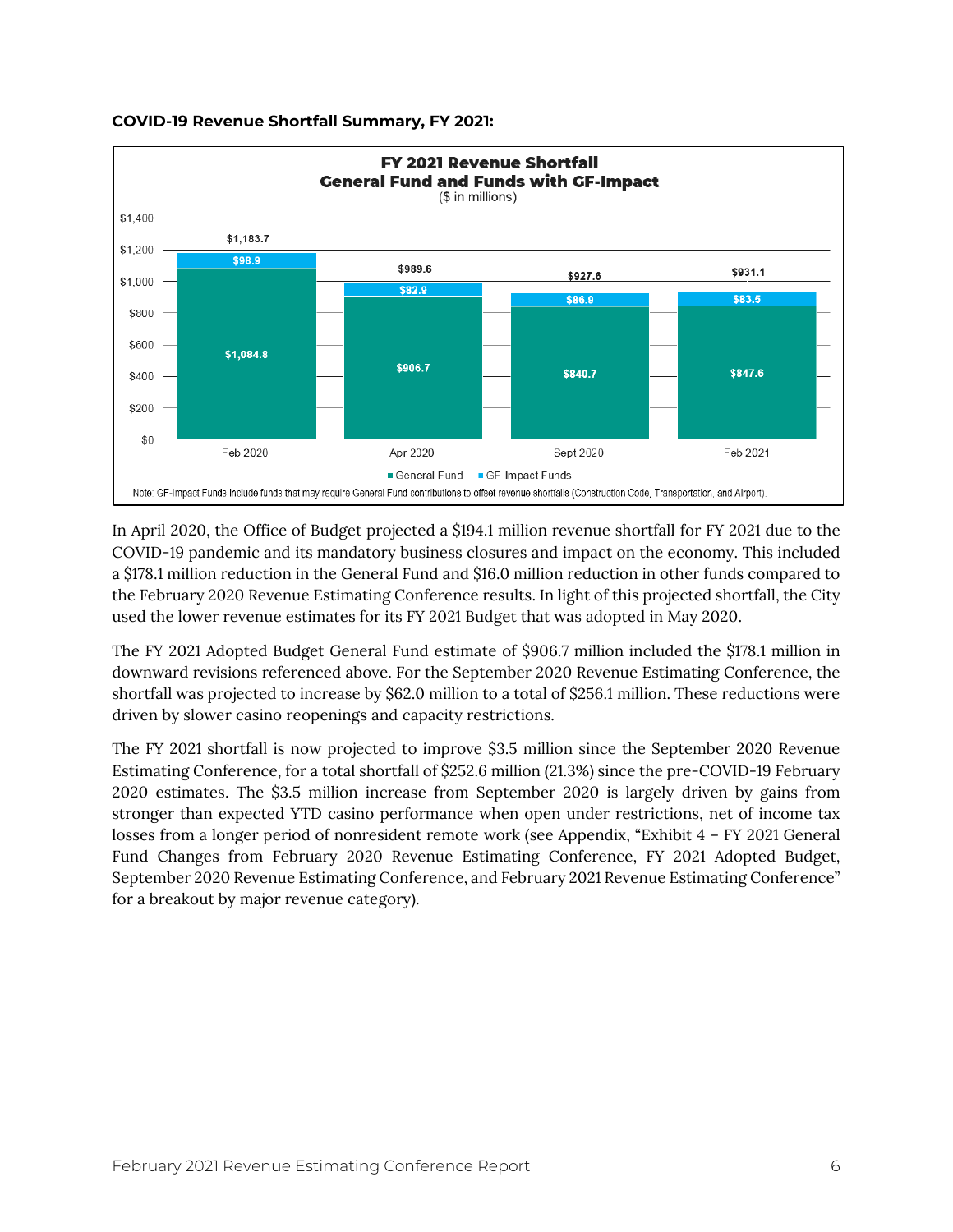

#### **COVID-19 Revenue Shortfall Summary, FY 2022:**

FY 2022 General Fund and General Fund-impacted funds revenue is forecasted at \$1.092 billion, which represents a \$103.0 million (8.6%) reduction compared to the pre-COVID-19 estimates at the February 2020 Revenue Estimating Conference. The February 2021 forecast assumes nonresidents who work in the City will gradually begin returning to City workplaces, and casino operations begin normalizing through the summer and fall of calendar year 2021.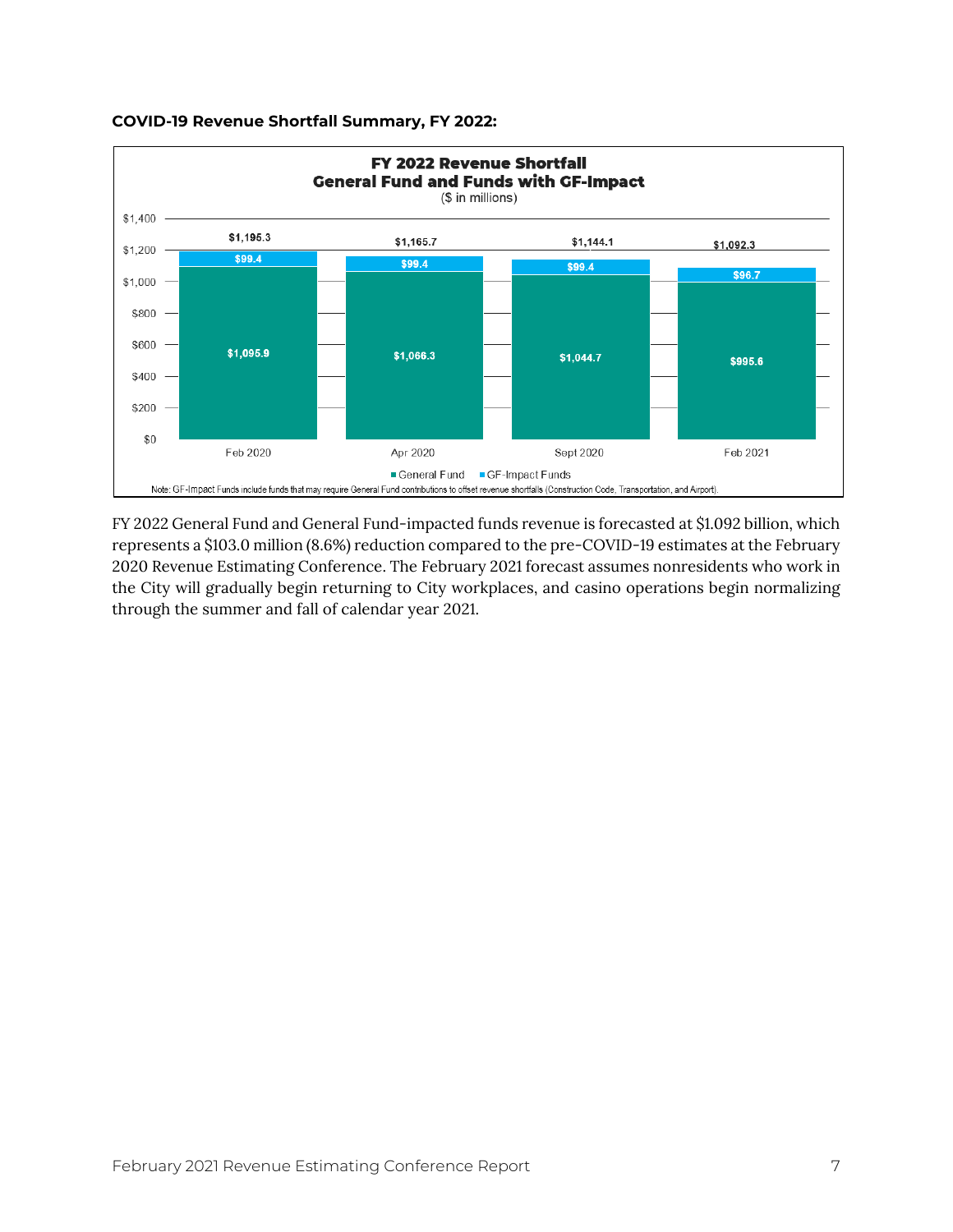#### **Current Year General Fund Revenue Estimates:**

| FY 2021 Revenue Estimates, General Fund                                                  |                     |                        |    |                             |     |                        |     |                                |                      |     |                                              |                            |  |
|------------------------------------------------------------------------------------------|---------------------|------------------------|----|-----------------------------|-----|------------------------|-----|--------------------------------|----------------------|-----|----------------------------------------------|----------------------------|--|
|                                                                                          |                     |                        |    | <i><b>S</b></i> in millions |     |                        |     |                                |                      |     |                                              |                            |  |
|                                                                                          |                     | FY 2020                |    | FY 2021                     |     |                        |     | <b>Change Since</b><br>FY 2020 |                      |     | <b>Change Since</b><br><b>Adopted Budget</b> |                            |  |
|                                                                                          |                     | <b>Actual</b>          |    | Adopted<br><b>Budget</b>    |     | Feb 2021<br>Estimate   |     | \$                             | %                    |     | \$                                           | %                          |  |
| <b>Major Taxes</b>                                                                       |                     |                        |    |                             |     |                        |     |                                |                      |     |                                              |                            |  |
| <b>Income Tax</b>                                                                        | \$                  | 290.0                  | \$ | 239.4                       | \$. | 223.0                  | Ś.  | (67.0)                         | $-23.1%$             | Ŝ.  | (16.4)                                       | $-6.9%$                    |  |
| Recurring                                                                                |                     | 293.5                  |    | 239.4                       |     | 223.0                  |     | (70.5)                         | $-24.0%$             |     | (16.4)                                       | $-6.9%$                    |  |
| Non-recurring                                                                            |                     | (3.5)                  |    |                             |     |                        |     | 3.5                            | $-100.0%$            |     |                                              |                            |  |
| <b>State Revenue Sharing</b>                                                             |                     | 181.7                  |    | 190.5                       |     | 204.1                  |     | 22.4                           | 12.3%                |     | 13.6                                         | 7.1%                       |  |
| <b>Wagering Tax</b>                                                                      |                     | 132.4                  |    | 135.3                       |     | 103.0                  |     | (29.4)                         | $-22.2%$             |     | (32.3)                                       | $-23.9%$                   |  |
| Property Tax<br><b>Tax Increment Financing Capture</b>                                   |                     | 130.9<br>(14.3)        |    | 126.4<br>(14.5)             |     | 129.4<br>(15.7)        |     | (1.5)<br>(1.4)                 | $-1.1%$<br>9.8%      |     | 3.0<br>(1.2)                                 | 2.4%<br>8.3%               |  |
| <b>Net Property Tax</b>                                                                  |                     | 116.6                  |    | 111.9                       |     | 113.7                  |     | (2.9)                          | $-2.5%$              |     | 1.8                                          | 1.6%                       |  |
| <b>Utility Users Tax</b><br>To Public Lighting Authority<br><b>Net Utility Users Tax</b> |                     | 39.4<br>(12.5)<br>26.9 |    | 41.0<br>(12.5)<br>28.5      |     | 40.8<br>(12.5)<br>28.3 |     | 1.4<br>1.4                     | 3.6%<br>0.0%<br>5.2% |     | (0.2)<br>(0.2)                               | $-0.5%$<br>0.0%<br>$-0.7%$ |  |
| <b>Subtotal, Major Taxes</b>                                                             | \$                  | 747.6                  | \$ | 705.6                       | \$  | 672.1                  | \$. | (75.5)                         | $-10.1%$             | \$  | (33.5)                                       | $-4.7%$                    |  |
| <b>Major Taxes (Recurring Only)</b>                                                      | $\ddot{\bm{\zeta}}$ | 751.1                  | \$ | 705.6                       | \$  | 672.1                  | \$. | (79.0)                         | $-10.5%$             | \$. | (33.5)                                       | $-4.7%$                    |  |
| <b>Other Revenues</b>                                                                    | \$                  | 205.2                  | Ś  | 201.1                       | \$  | 175.5                  | Ś.  | (29.7)                         | $-14.5%$             | \$. | (25.6)                                       | $-12.7%$                   |  |
| Recurring                                                                                |                     | 176.4                  |    | 201.1                       |     | 171.0                  |     | (5.4)                          | $-3.1%$              |     | (30.1)                                       | $-15.0%$                   |  |
| Non-recurring                                                                            |                     | 28.8                   |    |                             |     | 4.5                    |     | (24.3)                         | $-84.4%$             |     | 4.5                                          |                            |  |
| <b>Grand Total, General Fund</b>                                                         | \$                  | 952.8                  | \$ | 906.7                       | \$  | 847.6                  |     | \$ (105.2)                     | $-11.0%$             | \$. | (59.1)                                       | $-6.5%$                    |  |
| <b>General Fund, Recurring Only</b>                                                      | \$                  | 927.5                  | \$ | 906.7                       | \$  | 843.1                  | \$. | (84.4)                         | $-9.1%$              | \$. | (63.6)                                       | $-7.0%$                    |  |

Recurring General Fund revenue is projected at \$843.1 million in FY 2021. The updated FY 2021 recurring General Fund revenue estimates have been decreased by \$63.6 million, representing a 7.0% reduction from the FY 2021 Adopted Budget. The \$63.6 million decrease is primarily driven by \$32.3 million Wagering Tax losses due to delayed casino openings, a \$30.1 million reduction in Other Recurring Revenue, and a \$16.4 million decrease in Income Tax, net of a \$13.6 million increase in State Revenue Sharing. For Other Revenue, the decrease is mostly attributable to a \$12.3 million reduction in Municipal Parking revenue due to delayed economic activity, a \$3 million reduction in investment earnings due to near-zero interest rates, as well as no longer assuming \$9.1 million in delayed FY 2020 36th District Court and EMS collections posting in FY 2021. At the time of the FY 2021 Adopted Budget, it was anticipated that delayed FY 2020 court and EMS revenue would carry into FY 2021; however, this assumption is reversed based on FY 2020 actual collections that were not available at the time of the Adopted Budget.

FY 2021 Income Tax projections have been reduced downward by \$16.4 million since the Adopted Budget in large part due to a net effect of a higher than expected withholding offset by an additional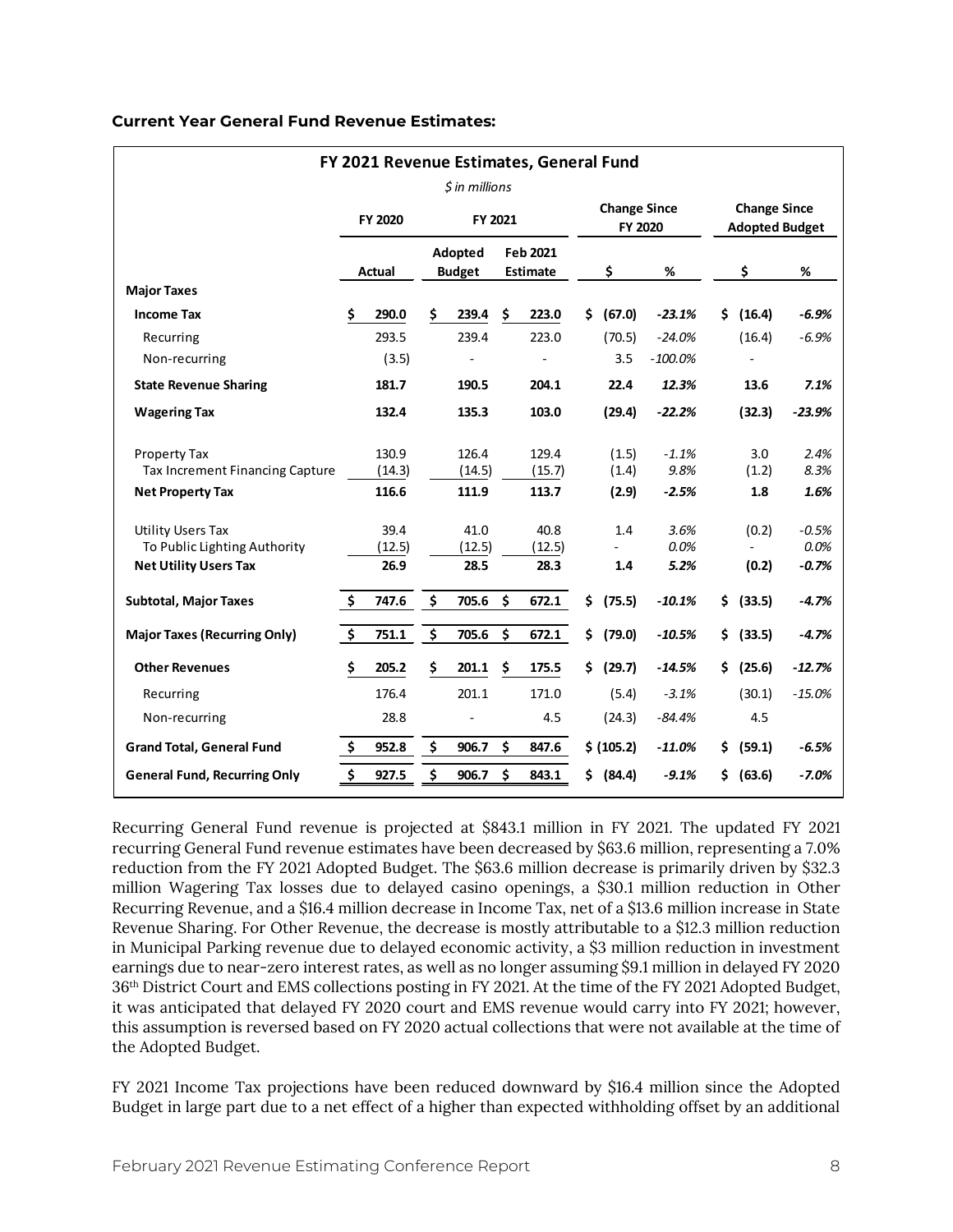\$49.1 million in estimated nonresident tax refunds from remote work activity. State Revenue Sharing constitutional estimates have been increased upward by \$13.6 million since the Adopted Budget mainly due to projected improvements in sales tax collections based on the Janaury 2021 State Consensus Revenue Estimating Conference. Baseline Property Taxes have been adjusted upward by \$1.8 million due to updated tax year 2020 taxable values.

Compared to FY 2020 actuals, recurring FY 2021 revenues are expected to decrease overall by 9.1%. This decline is mainly attributable to continued COVID-19 economic impacts to Income Tax, Wagering Tax, and Municipal Parking revenues. Non-recurring Other Revenues of \$4.5 million are projected in the FY 2021 February 2021 forecast. These revenues are mostly comprised of sales of City real property year-to-date through December 2020 (see Appendix, "Exhibit 5 - FY 2020 Actuals Reconciliation" for a breakout of FY 2020 non-recurring revenue).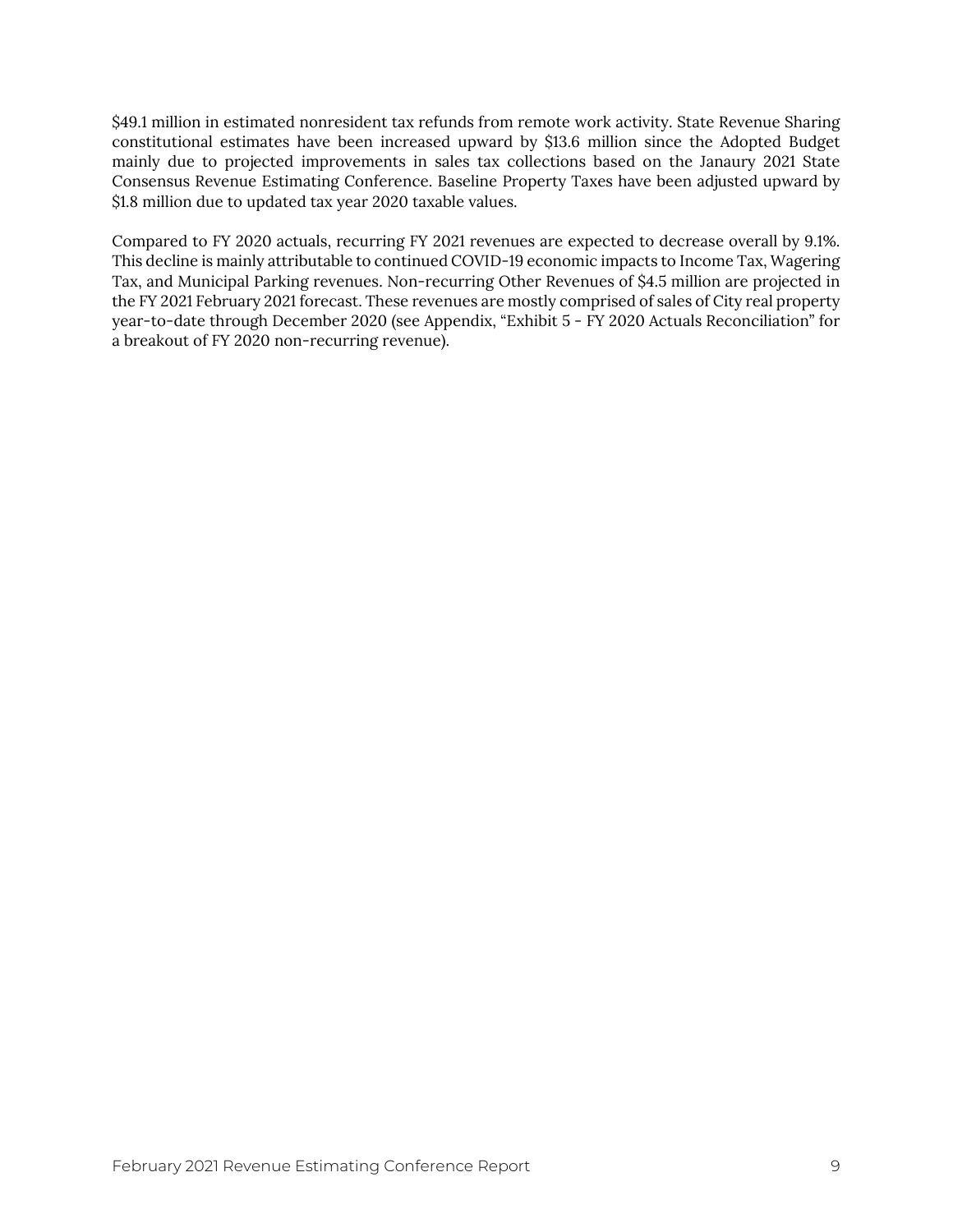#### **Summary of Major Taxes:**



The major tax projections assume continued COVID-19 economic impacts to Income and Wagering Taxes in FY 2021 and FY 2022. The forecast anticipates a 10.5% FY 2021 decrease in major tax revenue compared to FY 2020 actuals. This decline is largely attributable to an estimated increase in income tax refunds from continued nonresident remote work, and continued casino restrictions. The forecast anticipates a return to baseline in FY 2023 and a consistent annual growth trend throughout the FY 2023 – FY 2025 forecast period. The forecast also does not include potential upsides from new development projects or recent implementation of internet gaming and sports betting.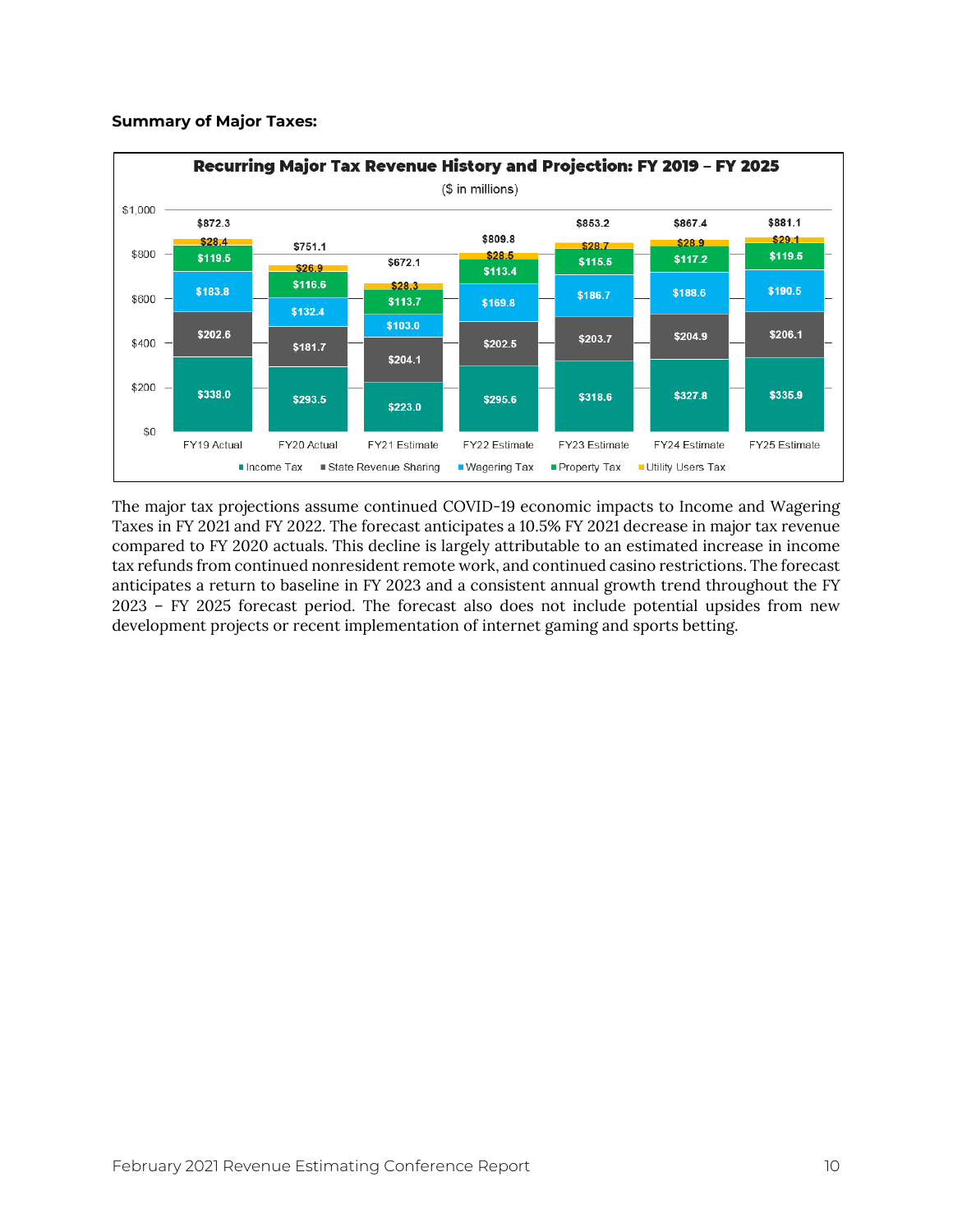## **General Fund Major Revenue Estimates - Detail, FY 2021 - FY 2025**

|  | \$ in millions |
|--|----------------|
|  |                |

|                                 |             |    |                |             |             | <b>February 2021 Estimates</b> |             |           |     |             |        |
|---------------------------------|-------------|----|----------------|-------------|-------------|--------------------------------|-------------|-----------|-----|-------------|--------|
|                                 | <b>FY21</b> |    | <b>FY22</b>    | %           | <b>FY23</b> | %                              | <b>FY24</b> | %         |     | <b>FY25</b> | %      |
|                                 | Est         |    | Est            | Change      | Est         | Change                         | Est         | Change    |     | Est         | Change |
| <b>Major Taxes</b>              |             |    |                |             |             |                                |             |           |     |             |        |
| <b>Income Tax</b>               | \$<br>223.0 | \$ | 295.6          | $32.6\%$ \$ | 318.6       | 7.8%                           | \$<br>327.8 | 2.9%      | \$. | 335.9       | 2.5%   |
| Withholding                     | 281.3       |    | 293.2          | 4.2%        | 303.7       | 3.6%                           | 313.8       | 3.3%      |     | 322.5       | 2.8%   |
| Individual                      | 31.4        |    | 32.7           | 4.1%        | 33.9        | 3.7%                           | 35.1        | 3.5%      |     | 36.0        | 2.6%   |
| Corporate                       | 25.0        |    | 26.0           | 4.0%        | 28.0        | 7.7%                           | 28.0        | 0.0%      |     | 28.0        | 0.0%   |
| Partnership                     | 5.8         |    | 5.9            | 1.7%        | 6.1         | 3.4%                           | 6.1         | 0.0%      |     | 6.1         | 0.0%   |
| Assessments                     | 1.0         |    | $\blacksquare$ | $-100.0%$   |             |                                |             |           |     |             |        |
| <b>Recurring Refunds</b>        | (36.6)      |    | (36.1)         | $-1.4%$     | (37.5)      | 3.9%                           | (39.0)      | 4.0%      |     | (40.1)      | 2.8%   |
| Nonresident Remote Work Refunds | (84.9)      |    | (26.1)         | $-69.3%$    | (15.6)      | $-40.2%$                       | (16.2)      | 3.8%      |     | (16.6)      | 2.5%   |
| <b>State Revenue Sharing</b>    | 204.1       |    | 202.5          | $-0.8%$     | 203.7       | 0.6%                           | 204.9       | 0.6%      |     | 206.1       | 0.6%   |
| Statutory                       | 144.3       |    | 144.3          | 0.0%        | 144.3       | 0.0%                           | 144.3       | 0.0%      |     | 144.3       | 0.0%   |
| Constitutional                  | 59.8        |    | 58.2           | $-2.7%$     | 59.4        | 2.1%                           | 60.6        | 2.0%      |     | 61.8        | 2.0%   |
| <b>Wagering Tax</b>             | 103.0       |    | 169.8          | 64.9%       | 186.7       | 10.0%                          | 188.6       | 1.0%      |     | 190.5       | 1.0%   |
| <b>Property Tax</b>             | 129.4       |    | 128.7          | $-0.5%$     | 131.1       | 1.9%                           | 133.1       | 1.5%      |     | 135.7       | 2.0%   |
| Tax Increment Financing Capture | (15.7)      |    | (15.3)         | $-2.5%$     | (15.6)      | 2.0%                           | (15.9)      | 1.9%      |     | (16.2)      | 1.9%   |
| <b>Net Property Tax</b>         | 113.7       |    | 113.4          | $-0.3%$     | 115.5       | 1.9%                           | 117.2       | 1.5%      |     | 119.5       | 2.0%   |
| Current                         | 89.4        |    | 89.2           | $-0.2%$     | 89.4        | 0.2%                           | 90.6        | 1.3%      |     | 92.5        | 2.1%   |
| Delinquent                      | 21.5        |    | 21.3           | $-0.9%$     | 23.2        | 8.9%                           | 23.6        | 1.7%      |     | 24.0        | 1.7%   |
| <b>Special Acts</b>             | 2.8         |    | 2.9            | 3.6%        | 2.9         | 0.0%                           | 3.0         | 3.4%      |     | 3.0         | 0.0%   |
| <b>Utility Users Tax</b>        | 40.8        |    | 41.0           | 0.5%        | 41.2        | 0.5%                           | 41.4        | 0.5%      |     | 41.6        | 0.5%   |
| To Public Lighting Authority    | (12.5)      |    | (12.5)         | 0.0%        | (12.5)      | 0.0%                           | (12.5)      | 0.0%      |     | (12.5)      | 0.0%   |
| <b>Net Utility Users Tax</b>    | 28.3        |    | 28.5           | 0.7%        | 28.7        | 0.7%                           | 28.9        | 0.7%      |     | 29.1        | 0.7%   |
| <b>Total, Major Taxes</b>       | 672.1       | Ŝ. | 809.8          | $20.5%$ \$  | 853.2       | $5.4\%$ \$                     | 867.4       | $1.7%$ \$ |     | 881.1       | 1.6%   |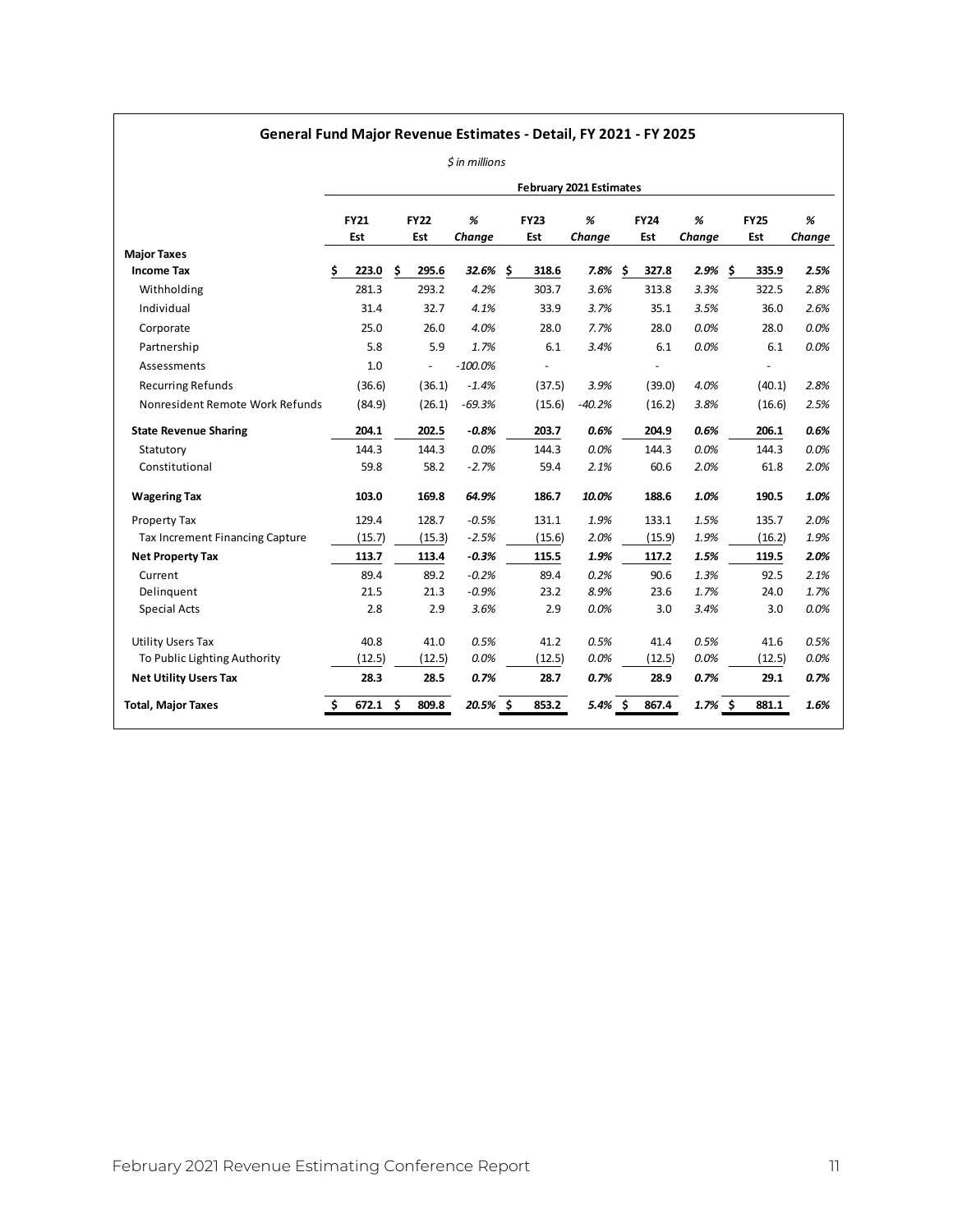#### **Summary of Economic Drivers:**

| <b>Major</b><br><b>Revenue</b>     | <b>Economic Input</b>                                                          | <b>FY</b><br>2021    | <b>FY</b><br>2022 | <b>FY</b><br>2023 | <b>FY</b><br>2024 | <b>FY</b><br>2025 |
|------------------------------------|--------------------------------------------------------------------------------|----------------------|-------------------|-------------------|-------------------|-------------------|
|                                    | Resident Employment Growth <sup>1</sup>                                        | $-2.5%$              | $3.4\%$           | 2.3%              | 1.8%              | 1.4%              |
|                                    | Non-Resident Employment Growth <sup>1</sup>                                    | $-3.0\%$             | $3.9\%$           | 2.0%              | 1.3%              | $1.0\%$           |
| <b>Municipal</b>                   | Resident Wage Growth <sup>2</sup>                                              | 2.0%                 | $-0.3\%$          | 0.7%              | 1.2%              | 1.3%              |
| <b>Income Tax</b>                  | Non-Resident Wage Growth <sup>2</sup>                                          | 2.6%                 | 1.7%              | 2.2%              | 2.4%              | 2.0%              |
|                                    | Corporate Income Growth <sup>4</sup>                                           | $-2.8\%$             | 4.0%              | 7.4%              | $0.0\%$           | $0.0\%$           |
|                                    | Partnership Income Growth                                                      | $-12.7\%$            | $2.0\%$           | $3.7\%$           | $0.0\%$           | $0.0\%$           |
| <b>Property Tax</b>                | U.S. Consumer Price Index for All<br>Urban Consumers (U.S. CPI-U) <sup>3</sup> | 1.9%                 | 1.4%              | 1.8%              | 2.0%              | 1.9%              |
| <b>State Revenue</b>               | Sales Tax Forecast <sup>4</sup>                                                | 4.9%                 | $-2.8%$           | 2.1%              | $2.0\%$           | 2.0%              |
| <b>Sharing</b>                     | City/State Population Ratio <sup>5</sup>                                       | 6.7%                 | $6.7\%$           | 6.7%              | 6.7%              | $6.7\%$           |
| <b>Wagering Tax</b>                | Average Rate of Change 2010-2019 <sup>6</sup>                                  | $-22.2\%$            | 64.9%             | $10.0\%$          | 1.0%              | $1.0\%$           |
| <b>Utility</b><br><b>Users Tax</b> | Average Household Unit Growth 2010-<br>20197                                   | $3.6\%$ <sup>8</sup> | 0.5%              | 0.5%              | 0.5%              | 0.5%              |

#### **Forecasted Economic Inputs by Fiscal Year**

#### **Sources:**

- (1) U.S. Census Bureau and Local Area Unemployment Statistics
- (2) Quarterly Census of Employment and Wages
- (3) FY 2022 uses the 2020 US CPI-U state by the State Tax Commission, FY 2022-2025 uses the 2020-2022 US CPI-U consensus forecast from the Survey of Professional Forecasters
- (4) State of Michigan January 2021 Consensus Revenue Estimating Conference
- (5) U.S. Census Bureau, 2019 Population Estimates
- (6) Michigan Gaming Control Board, FY21 and FY22 is author's calculations from expectations on capacity restrictions
- (7) U.S. Census Bureau, American Community Survey 1-year Estimates
- (8) Calculations based on reopening expectations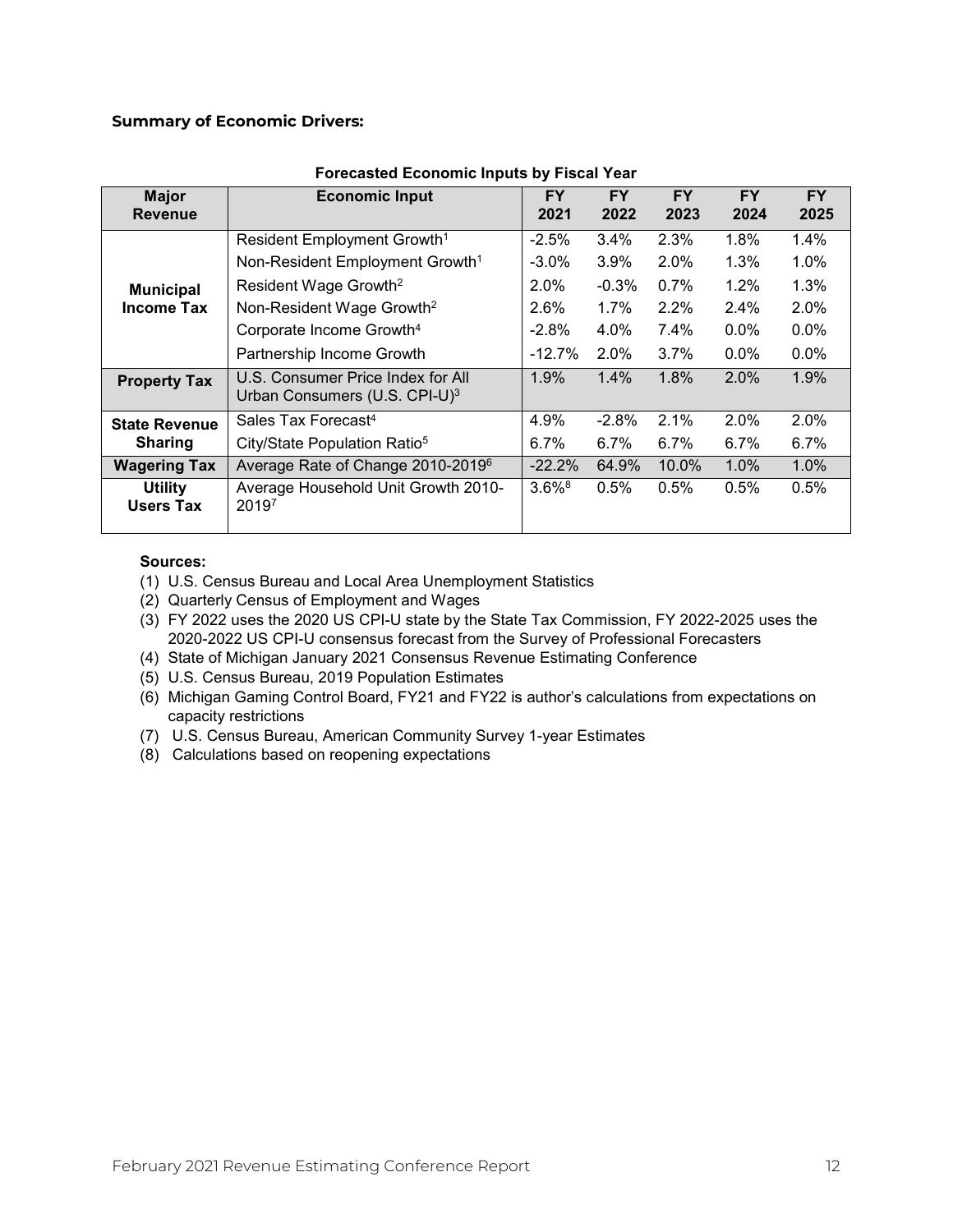#### **Municipal Income Tax:**





In accordance with the City Income Tax Act (Public Act 284 of 1964, as amended), the City levies a municipal income tax, with certain exemptions such as unemployment benefits.. The current tax rates are 2.4% for residents, 1.2% for non-residents, and 2.0% for corporations, which are the maximum allowed by State law. The primary drivers behind income tax revenue are resident employment levels, non-resident employment levels, and wages. The base year employment estimates are tied to observed local area employment data, and employment growth rates for each employment category are projected independently. Wage growth is projected using observed regional and local wage data and is assumed to be uniform for each employment category.

The FY 2021 estimate represents a 24.0% decrease compared to FY 2020 actuals. The FY 2021 forecast incorporates an anticipated \$84.9 million refund liability due to nonresidents working from home during the COVID-19 pandemic. The forecast assumes 60% of nonresidents will work from home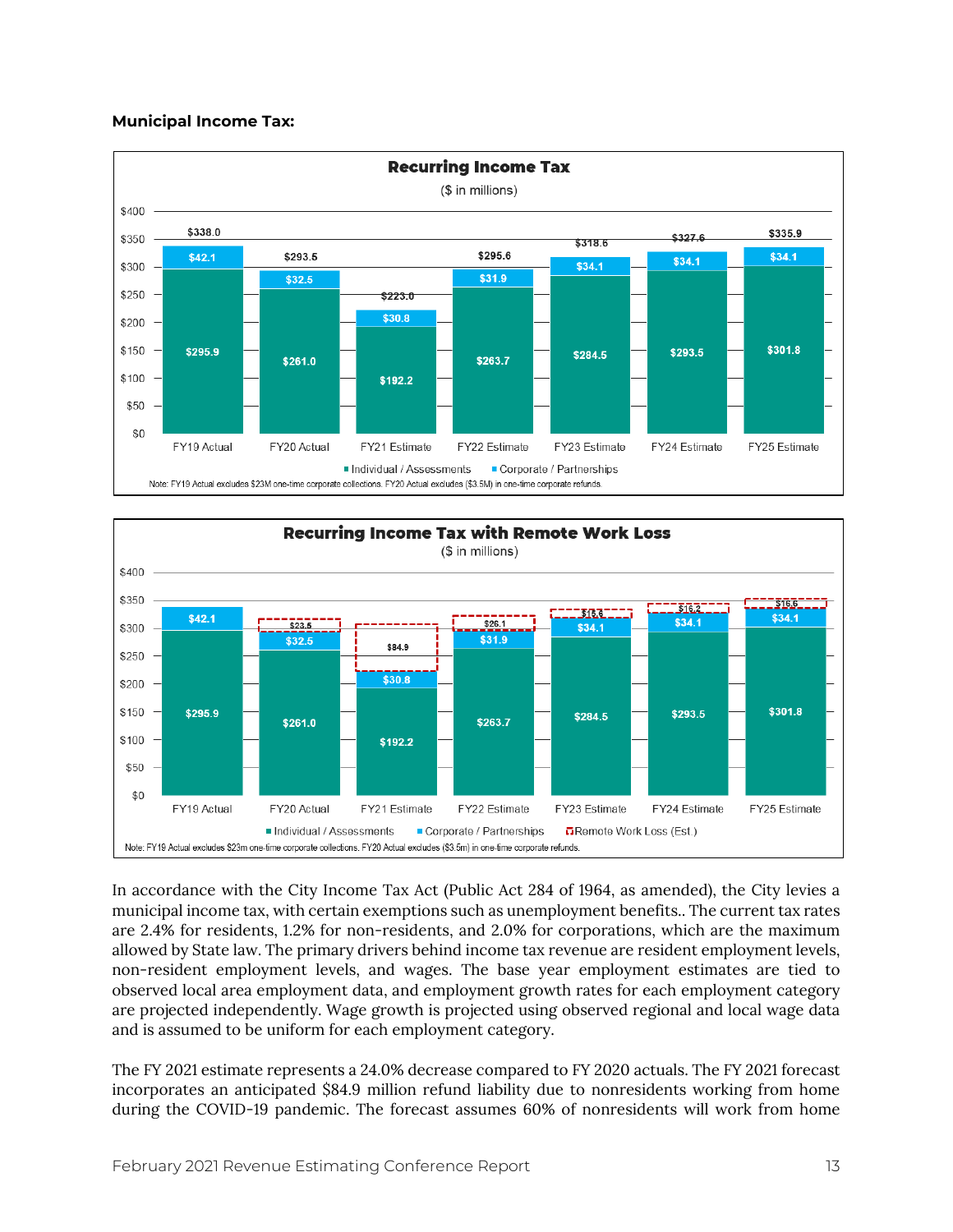through June 2021, 30% from July through September 2022, and 20% from October through December 2022. The FY 2023-25 forecast assumes 10% nonresident withholding will continue moving forward, resulting in a recurring annual revenue loss of roughly \$16 million. Corporate tax collections have also been impacted by the pandemic. Corporate income tax revenue is expected to fall by 2.8% in FY 2021 and recover by 4.0% in FY 2022. To hedge against volatility, the forecast assumes that corporate tax revenue will remain flat from FY 2023–25. The forecast does not include potential upside from new development projects or improved compliance efforts. Income tax activity that has been identified as non-recurring is not included in the forecasted base.



#### **State Revenue Sharing:**

Revenue sharing payments from the State come from two components: constitutional (30%) and statutory (70%). The State Constitution of 1963, Article IX, Section 10, as amended, requires constitutional revenue sharing payments to municipalities based on 15% of the 4% portion of Michigan's sales tax collections. The State allocates amounts to municipalities based on population as of the last decennial Census. Statutory revenue sharing payments have an underlying formula distribution. However, they are effectively set annually in the State budget and are held flat in the forecast period. The FY 2020 actuals reflect a \$24.1 million one-time cut to statutory payments that was offset by \$37 million in State aid funded from the federal CARES Act that is counted in FY 2021 as non-General Fund revenue. The forecast assumes growth in the constitutional share based on amounts approved by the State's January 2021 Consensus Revenue Estimating Conference. Beginning in FY 2021, the forecast assumes a reduced 6.7% constitutional share compared to the 7.1% share reflected in the State forecast due to anticipated population declines measured in the upcoming 2020 Census results. The forecast does not assume changes to the annual statutory allocation of \$144.3 million.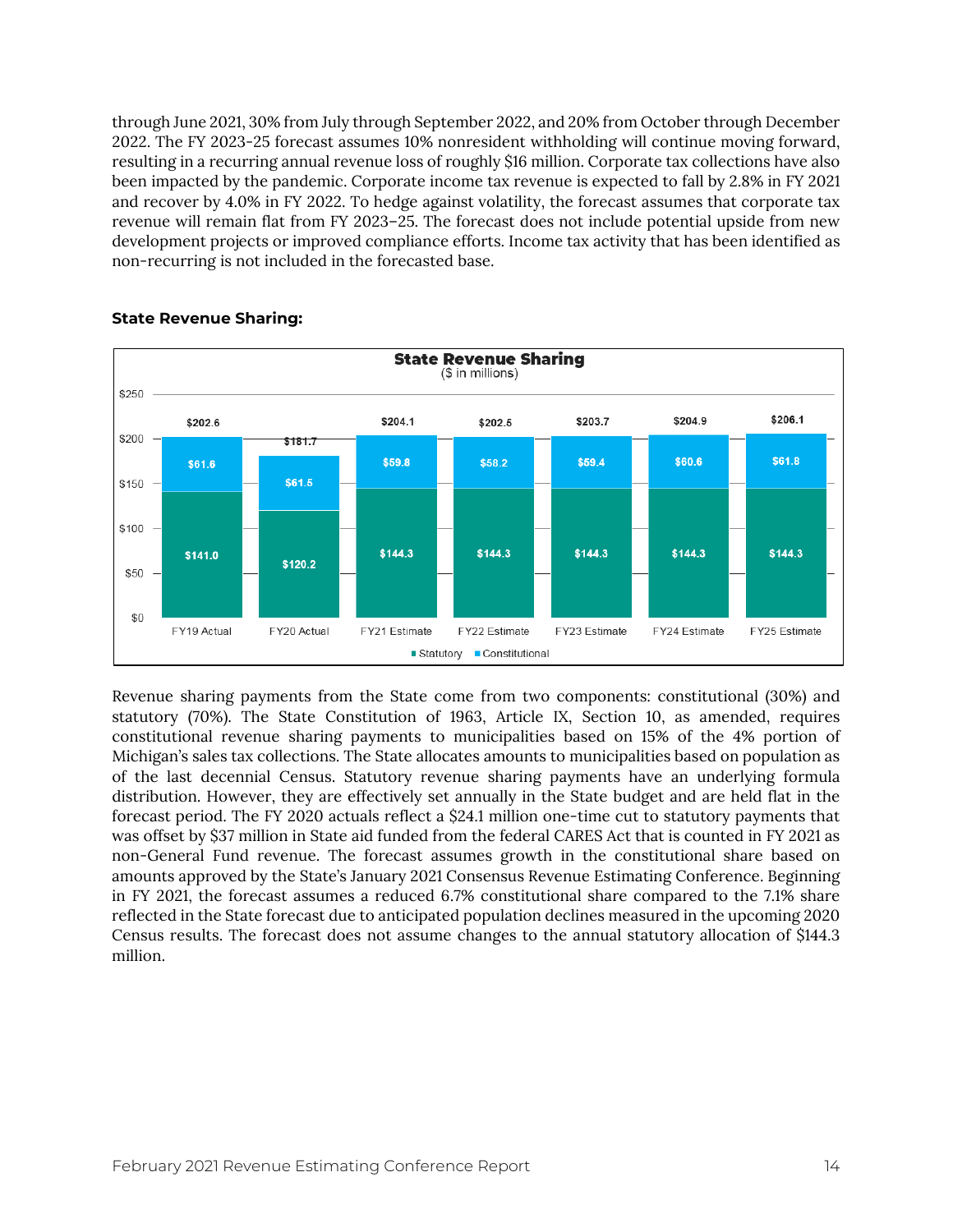#### **Wagering Taxes:**



In accordance with the Michigan Gaming Control and Revenue Act (Initiated Law 1 of 1996, as amended) and associated development agreements, a tax on adjusted gross receipts is applied to the three casinos operating in Detroit. The current City wagering tax rate is 11.9% (10.9% in State law, plus 1% pursuant to the casinos' development agreements with the City). The casinos also pay the City a supplemental 1% tax if their gross receipts exceed \$400 million in a calendar year. The City also assesses a municipal service fee from each casino of 1.25% of adjusted gross receipts or \$4 million, whichever is greater (included separately in the "Other Revenues" category). FY 2020 actuals are 28.0% lower than FY 2019 due to casino closures in March. FY 2021 wagering tax revenues are expected to be 22.2% lower than FY 2020 actuals based on the delayed reopening, second round of closure, and continued capacity restrictions.

The casinos reopened on August 5, 2020 with a 15% capacity restriction. From August through October 2020, the Detroit casinos were able to generate 72% of pre-COVID-19 revenue with the 15% capacity limit. On November 18, 2020, the casinos were again temporarily closed as a result of the State's economic pause. On December 23, 2020, MotorCity Casino and MGM Grand reopened, and Greektown Casino reopened on December 24, 2020. The forecast assumes casinos will continue to generate 72% of pre-COVID-19 revenue throughout the remainder of the fiscal year, with a gradual return to full pre-COVID-19 baseline by Janaury 2022. Wagering Taxes are anticipated to return to baseline in FY 2023, and the FY 2024–25 forecast assumes the annual growth for adjusted gross receipts to be constant at 1%. The forecast does not reflect any future revenues associated with the January 22, 2021 launch of internet gaming and sports betting.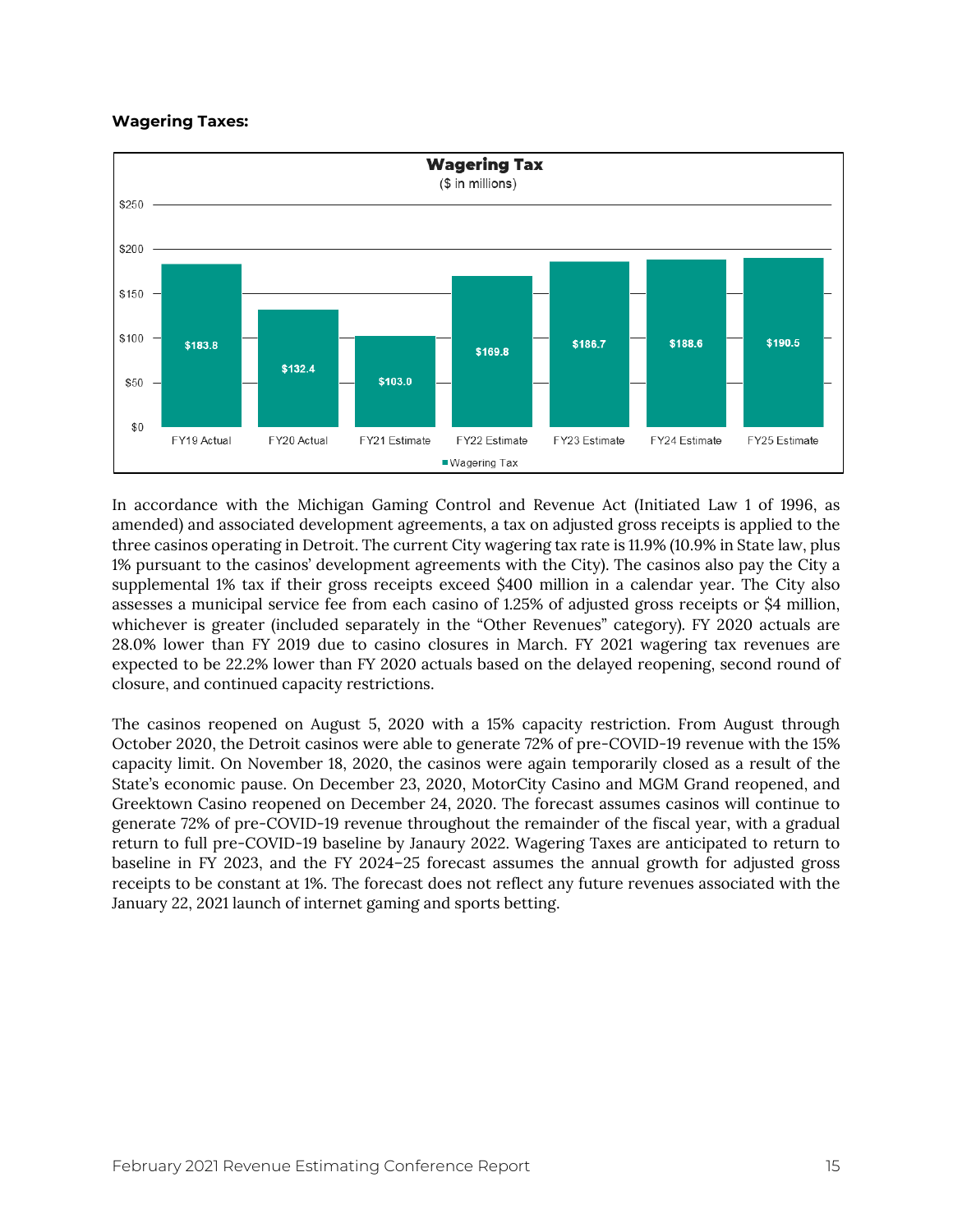#### **Property Tax:**



In accordance with the General Property Tax Act (Public Act 206 of 1893, as amended), the City levies taxes on real and personal property. Collections consist of current year taxes, delinquent taxes, and related auction proceeds. The City currently levies 19.952 mills for general operating purposes. However, the millage rate and taxable values are subject to various abatements and exemptions. The actual General Fund collections and revenue estimates are net of captured tax increment financing distributions. The amounts include ad valorem property tax revenue and Special Act property tax revenues from Neighborhood Enterprise Zones, Industrial Facilities Tax, and Obsolete Property Rehabilitation Act parcels.

Declines in revenue from FY 2021–23 are primarily due to reductions in the tax roll from the Statemandated phase-out of industrial personal property, changes in tax increment financing (TIF) capture distributions, and loss of revenue from auction proceeds due to the COVID-19 pandemic. The primary driver for growth during the forecast period is a lagged inflation rate determined by the State Tax Commission (US Consumer Price Index for Urban Consumers lagged by one year) applied to the reported tax year 2020 base, which is defined as the cap for growth in taxable value under the State constitution (i.e., Proposal A). The FY 2020 collection rate of 84.0% is held constant throughout the forecast period. Other components, such as payments from Wayne County for delinquent real property tax collections and revenue capture by TIF authorities, are also factored into the forecast based on current and historical observations. The forecast does not include delinquent monthly settlement payments, prospective gains from additions to the tax base or the "uncapping" of taxable value.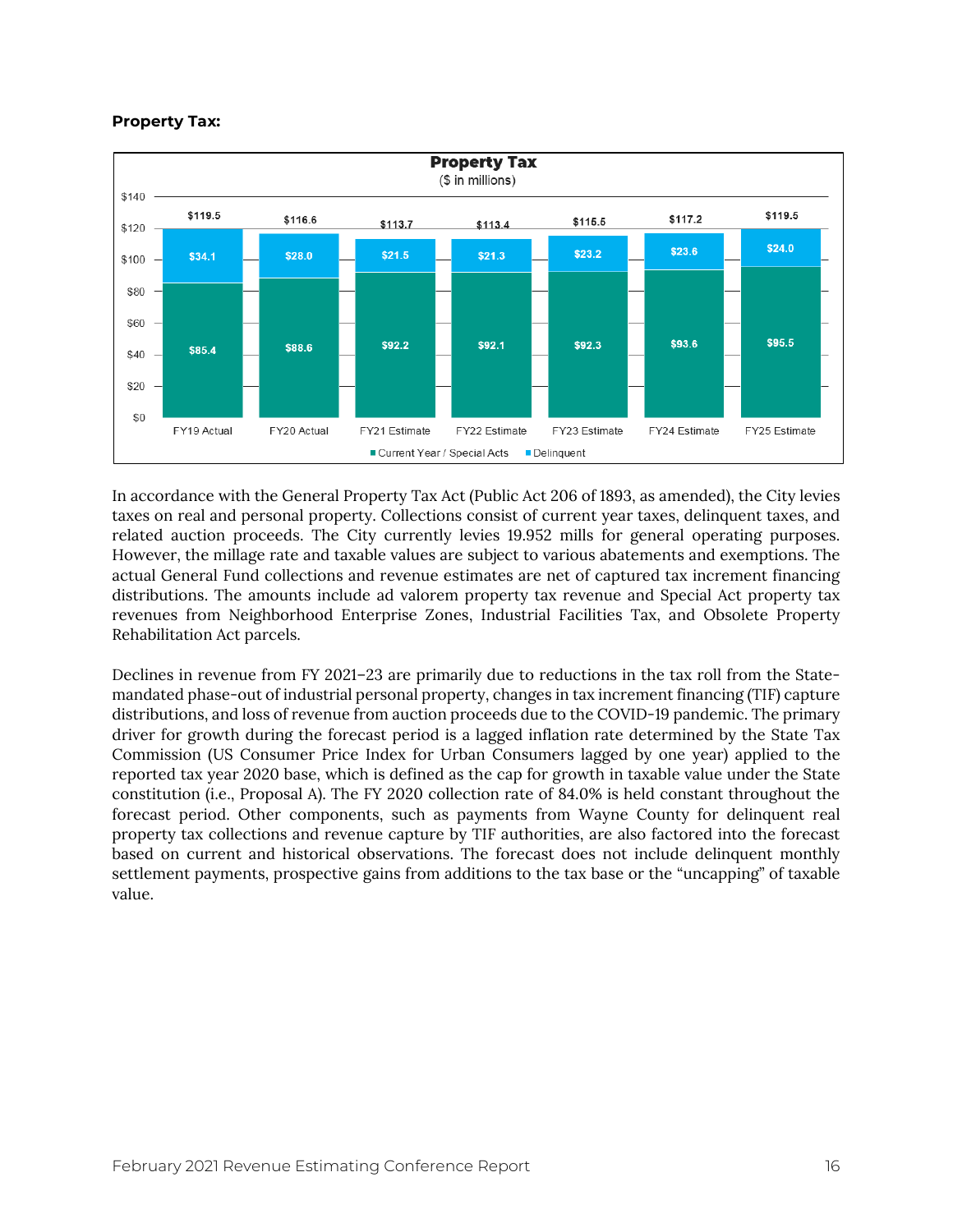#### **Utility Users Tax:**



In accordance with the City Utility Users Tax Act (Public Act 100 of 1990, as amended), the City levies a 5% tax on consumption of electricity, gas, steam, and telephone services. Annual changes in the revenue forecast are largely based on the average growth rate in household units that is consistent with prior-year trends. The actual General Fund collections and revenue estimates are net of \$12.5 million that are designated to the Public Lighting Authority (PLA).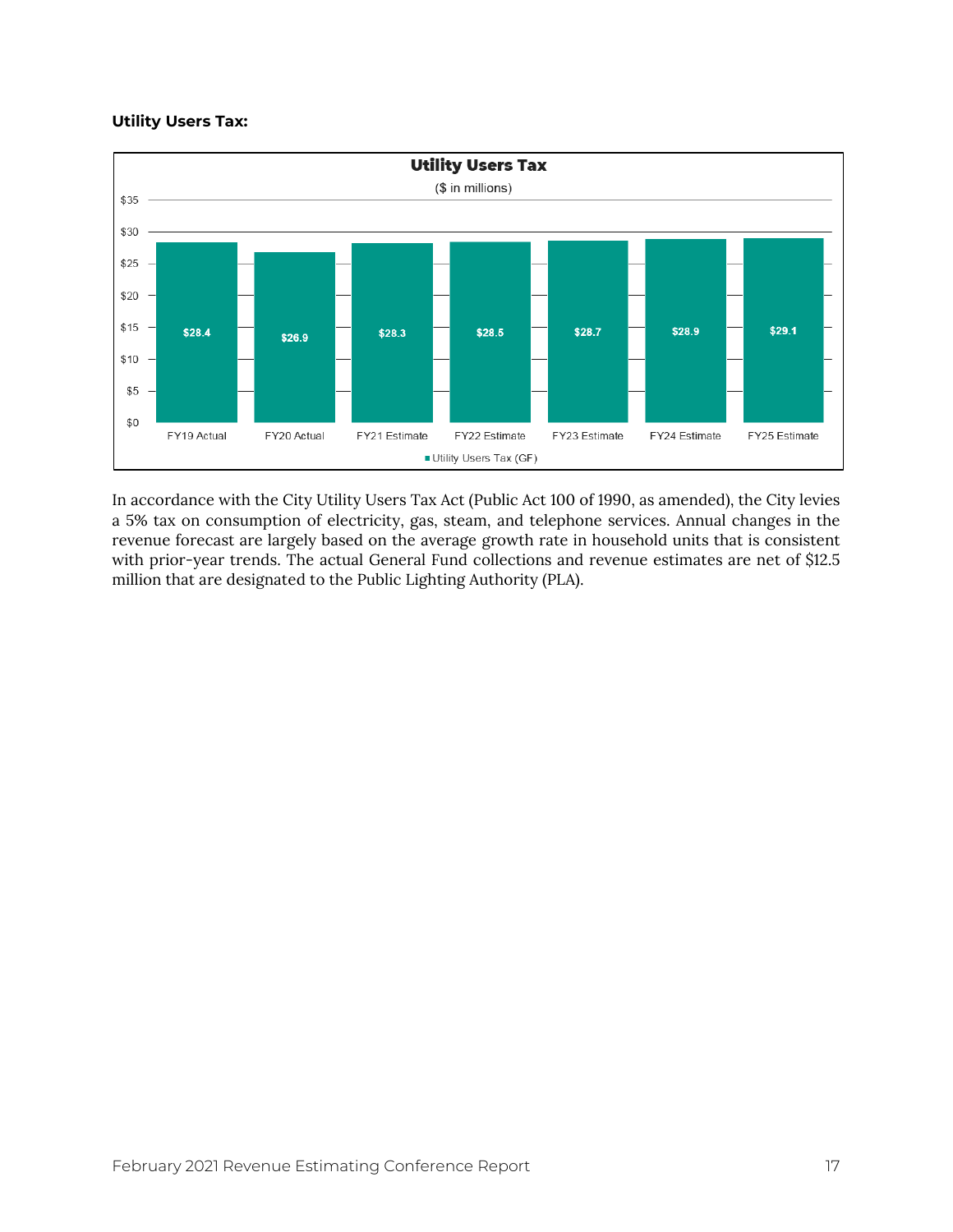#### **Other Departmental General Fund Revenue:**

|                                                       |     |                   |         |            |         | February 2021 Estimates |         |            |         |        |
|-------------------------------------------------------|-----|-------------------|---------|------------|---------|-------------------------|---------|------------|---------|--------|
|                                                       |     | FY 2021           | FY 2022 | Change     | FY 2023 | Change                  | FY 2024 | Chanae     | FY 2025 | Change |
| <b>Recurring Revenue</b>                              |     |                   |         |            |         |                         |         |            |         |        |
| <b>Departmental Fees and Assessments</b>              |     |                   |         |            |         |                         |         |            |         |        |
| Municipal Service Fee - Casinos                       | \$  | 12.0 <sup>5</sup> | 15.2    | 26.7% \$   | 18.7    | 23.0% \$                | 18.9    | $1.1\%$ \$ | 19.1    | 1.1%   |
| 36th District Court Fines and Fees                    |     | 16.5              | 16.5    | 0.0%       | 16.5    | 0.0%                    | 16.5    | 0.0%       | 16.5    | 0.0%   |
| Fire Department EMS Service Fees                      |     | 15.4              | 16.3    | 5.8%       | 16.6    | 1.8%                    | 16.8    | 1.2%       | 17.0    | 1.2%   |
| <b>Municipal Parking Fines</b>                        |     | 4.8               | 9.9     | 106.3%     | 12.0    | 21.2%                   | 12.0    | 0.0%       | 12.0    | 0.0%   |
| <b>Municipal Parking Fees</b>                         |     | 4.4               | 7.1     | 61.4%      | 7.7     | 8.5%                    | 7.7     | 0.0%       | 7.7     | 0.0%   |
| Licenses, Permits and Inspection Charges <sup>1</sup> |     | 12.3              | 13.7    | 11.4%      | 13.9    | 1.5%                    | 14.0    | 0.7%       | 14.1    | 0.7%   |
| Subtotal, Departmental Fees and Assessments           | Ś.  | 65.4 <sup>5</sup> | 78.7    | $20.3%$ \$ | 85.4    | $8.5\%$ \$              | 85.9    | $0.6\%$ \$ | 86.4    | 0.6%   |
| <b>Other Recurring Revenue</b>                        |     |                   |         |            |         |                         |         |            |         |        |
| <b>Reimbursements and Central Staff</b>               | \$  | 40.7 <sup>5</sup> | 41.1    | $1.0\%$ \$ | 41.6    | $1.2\%$ \$              | 42.2    | $1.4\%$ \$ | 42.9    | 1.7%   |
| Other Departmental Fees <sup>2</sup>                  |     | 18.7              | 19.4    | 3.7%       | 19.5    | 0.5%                    | 19.5    | 0.0%       | 19.6    | 0.5%   |
| DIA / Foundation Grand Bargain Contributions          |     | 18.7              | 18.7    | 0.0%       | 18.7    | 0.0%                    | 18.7    | 0.0%       | 18.7    | 0.0%   |
| Earnings on Investments                               |     | 1.8               | 1.8     | 0.0%       | 1.8     | 0.0%                    | 1.8     | 0.0%       | 1.8     | 0.0%   |
| Other $3$                                             |     | 25.7              | 26.1    | 1.6%       | 26.1    | 0.0%                    | 26.1    | 0.0%       | 28.1    | 7.7%   |
| Subtotal, Other Recurring Revenue                     | \$  | $105.6$ \$        | 107.1   | $1.4\%$ \$ | 107.7   | $0.6\%$ \$              | 108.3   | $0.6\%$ \$ | 111.1   | 2.6%   |
| <b>Total, Other Departmental Revenue</b>              | \$. | $171.0 \pm 5$     | 185.8   | $8.7\%$ \$ | 193.1   | $3.9%$ \$               | 194.2   | $0.6\%$ \$ | 197.5   | 1.7%   |

(1) Comprises of various business and regulatory licenses, street use permits, and construction inspection and fire permit charges.

(2) Comprises mostly of departmental service charges, such as various Health, Admin Hearing (late blight ticket fees), Cable Franchise, and Recreation fees.

(3) Comprises of miscellaneous revenues and assessments.

The Other Departmental Revenue category includes various revenues administered by individual departments related to their activities. The table above breaks out Other Departmental Revenues into two categories: departmental fees and assessments and other recurring revenue.

Departmental fees and assessments make up roughly 40% of all recurring Other Departmental Revenue. The 20.3% increase from FY 2021 to FY 2022 is largely attributable to departmental revenues impacted by COVID-19 returning back to baseline figures. Increased Casino Municipal Service Fees are driven by casinos returning to full capacity through FY 2022, and Municipal Parking fees and fines are anticipated to gradually return to 90% capacity in FY 2022. Parking fees and fines are projected to return to only 90% of pre-COVID-19 capacity in FY 2023 – FY 2025 due to potential work culture changes moving forward. The estimates above are based off current activity, and do not include potential upside from initiatives recently underway or in development, such as new parking initiatives and other revenue optimization efforts.

The other recurring revenue category represents the remaining 60% of Other Departmental Revenue. The forecast assumes a 1.4% increase from FY 2021 to FY 2022. Modest growth in other recurring revenue is anticipated throughout the remainder of the forecast period.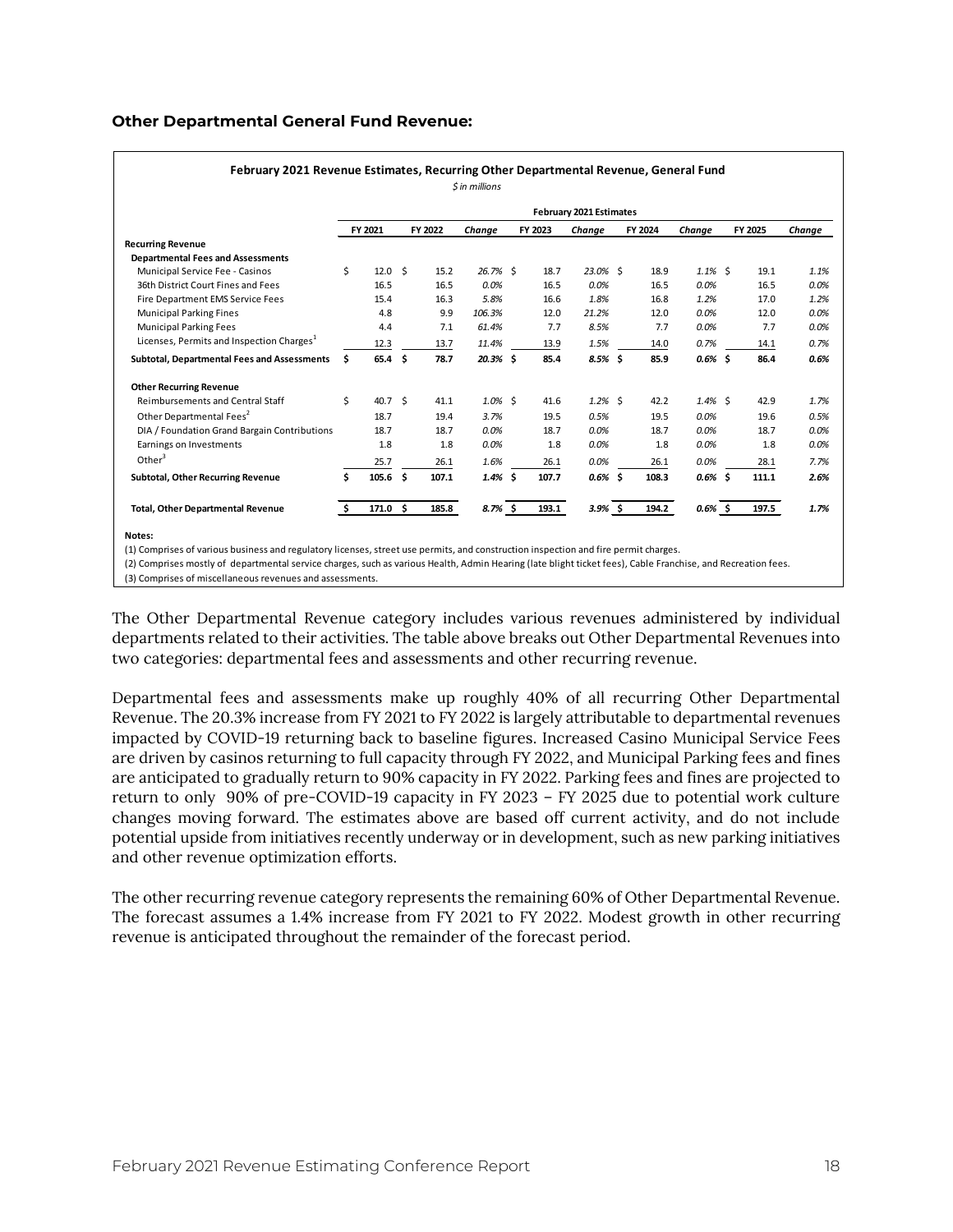#### **Non-General Fund Revenues:**

| February 2021 Revenue Estimates, Non-General Fund |                |             |                  |                          |          |                  |          |                   |          |  |  |  |  |
|---------------------------------------------------|----------------|-------------|------------------|--------------------------|----------|------------------|----------|-------------------|----------|--|--|--|--|
|                                                   |                |             | $$$ in thousands |                          |          |                  |          |                   |          |  |  |  |  |
|                                                   | <b>FY21</b>    | <b>FY22</b> |                  | <b>FY23</b>              |          | <b>FY24</b>      |          | <b>FY25</b>       |          |  |  |  |  |
|                                                   | Est            | Est         | % Change         | Est                      | % Change | Est              | % Chanae | Est               | % Change |  |  |  |  |
| Non-General Fund <sup>1</sup>                     |                |             |                  |                          |          |                  |          |                   |          |  |  |  |  |
| City of Detroit Captial Projects                  | Ś<br>14,000 \$ | ÷,          | $-100.0\%$ \$    | $\overline{\phantom{a}}$ |          | \$               |          | \$                |          |  |  |  |  |
| Civil Rights, Inclusion and Opportunity Fund      | 3,000          | 3,000       | 0.0%             | 3,060                    | 2.0%     | 3,121            | 2.0%     | 3,184             | 2.0%     |  |  |  |  |
| <b>Community Development Block Grant</b>          | 34,886         | 35,583      | 2.0%             | 36,295                   | 2.0%     | 37,021           | 2.0%     | 37,761            | 2.0%     |  |  |  |  |
| <b>Construction Code Fund</b>                     | 25,042         | 25,042      | 0.0%             | 25,543                   | 2.0%     | 26,054           | 2.0%     | 26,575            | 2.0%     |  |  |  |  |
| COVID-19 Revenue Fund                             |                | $\sim$      |                  | $\sim$                   |          | $\sim$           |          |                   |          |  |  |  |  |
| Dedicated Fees and Donations Fund                 | 9,805          | 9,083       | $-7.4%$          | 9,265                    | 2.0%     | 9,450            | 2.0%     | 9,639             | 2.0%     |  |  |  |  |
| Drug Law Enforcement Fund                         | 1.229          | 1.254       | 2.0%             | 1.279                    | 2.0%     | 1.304            | 2.0%     | 1.330             | 2.0%     |  |  |  |  |
| <b>Elections Voter's Education Donations</b>      | 3              | 3           | 0.0%             | 3                        | 0.0%     | 3                | 0.0%     | 3                 | 0.0%     |  |  |  |  |
| Fire Grants Fund                                  | 2,504          | 2.554       | 2.0%             | 2,605                    | 2.0%     | 2,657            | 2.0%     | 2.710             | 2.0%     |  |  |  |  |
| <b>Health Grants Fund</b>                         | 29,737         | 30,332      | 2.0%             | 30,938                   | 2.0%     | 31,557           | 2.0%     | 32,188            | 2.0%     |  |  |  |  |
| Homeland Security Grants Fund                     | 725            | 740         | 2.1%             | 755                      | 2.0%     | 770              | 2.0%     | 785               | 1.9%     |  |  |  |  |
| Library                                           | 27,806         | 27,835      | 0.1%             | 28,312                   | 1.7%     | 28,757           | 1.6%     | 29,309            | 1.9%     |  |  |  |  |
| Major Street                                      | 100,353        | 105,066     | 4.7%             | 107,216                  | 2.0%     | 109,416          | 2.1%     | 111,629           | 2.0%     |  |  |  |  |
| Mayor's Office Grants Fund                        | 244            | 249         | 2.0%             | 254                      | 2.0%     | 259              | 2.0%     | 265               | 2.3%     |  |  |  |  |
| <b>Police Grants Fund</b>                         | 6,061          | 6,182       | 2.0%             | 6,306                    | 2.0%     | 6,432            | 2.0%     | 6,561             | 2.0%     |  |  |  |  |
| Public Act 48 of 2002 Fund                        | 3,000          | 3,060       | 2.0%             | 3,121                    | 2.0%     | 3,184            | 2.0%     | 3,247             | 2.0%     |  |  |  |  |
| Public Lighting Decommissioning Reserve Fund      | 312            | 318         | 1.9%             | 325                      | 2.2%     | 331              | 1.8%     | 338               | 2.1%     |  |  |  |  |
| Recreation/General Services Grants Fund           | 1,373          | 1,400       | 2.0%             | 1,428                    | 2.0%     | 1,457            | 2.0%     | 1,486             | 2.0%     |  |  |  |  |
| Sinking Interest & Redemption <sup>2</sup>        | 61.343         | 69,997      | 14.1%            | 59,749                   | $-14.6%$ | 55.006           | $-7.9%$  | 46.684            | $-15.1%$ |  |  |  |  |
| Solid Waste Management                            | 45.396         | 47,096      | 3.7%             | 47,396                   | 0.6%     | 47,596           | 0.4%     | 47,896            | 0.6%     |  |  |  |  |
| Special Housing Rehab Programs                    | 10,152         | 10,355      | 2.0%             | 10,562                   | 2.0%     | 10,773           | 2.0%     | 10,988            | 2.0%     |  |  |  |  |
| Urban Development Action and Discretionary Grants | 2,825          | 2,881       | 2.0%             | 2,939                    | 2.0%     | 2,998            | 2.0%     | 3,058             | 2.0%     |  |  |  |  |
| <b>Enterprise Fund</b>                            |                |             |                  |                          |          |                  |          |                   |          |  |  |  |  |
| Airport Operation and Maintenance <sup>3</sup>    | 371            | 512         | 38.0%            | 647                      | 26.4%    | 660              | 2.0%     | 673               | 2.0%     |  |  |  |  |
| Detroit Water and Sewerage Department             | 624,769        | 649,652     | 4.0%             | 662,645                  | 2.0%     | 675,898          | 2.0%     | 689,416           | 2.0%     |  |  |  |  |
| Transportation <sup>3</sup>                       | 62,116         | 75,091      | 20.9%            | 77,980                   | 3.8%     | 78,412           | 0.6%     | 78,853            | 0.6%     |  |  |  |  |
| <b>Total, Non-General Fund Revenue</b>            | \$1,067,052    | \$1,107,285 |                  | 3.8% \$1,118,623         |          | 1.0% \$1,133,116 |          | 1.3% \$ 1,144,578 | 1.0%     |  |  |  |  |
| Notes:                                            |                |             |                  |                          |          |                  |          |                   |          |  |  |  |  |

(1) Non-General Fund grouping represents all funds excluding Enterprise and fund 1000.

(2) Forecast based on current debt service schedule.

(3) Actuals and forecast adjusted to exclude annual General Fund contributions and transfers.

Non-General Fund revenues include enterprise, grant and special revenue funds. Major examples include water and sewer bills, bus fares, solid waste fees, intergovernmental aid for roads and transit, library taxes, and other dedicated revenues. The Solid Waste Management Fund forecast includes an updated customer count and elimination of monthly payment plans. The Pay as you Stay (PAYS) plan forgives delinquent solid waste fees moving forward, and the forecast has been modified for this policy change. The Major Street Fund forecast is based on the State's projected fuel tax losses, with an anticipated return to baseline by FY 2022. The FY 2021 Transportation Fund forecast anticipates that DDOT bus fares will remain suspended through February 2021, with gradual return to baseline capacity in FY 2022. The FY 2023-25 forecast assumes a return to baseline fare activity.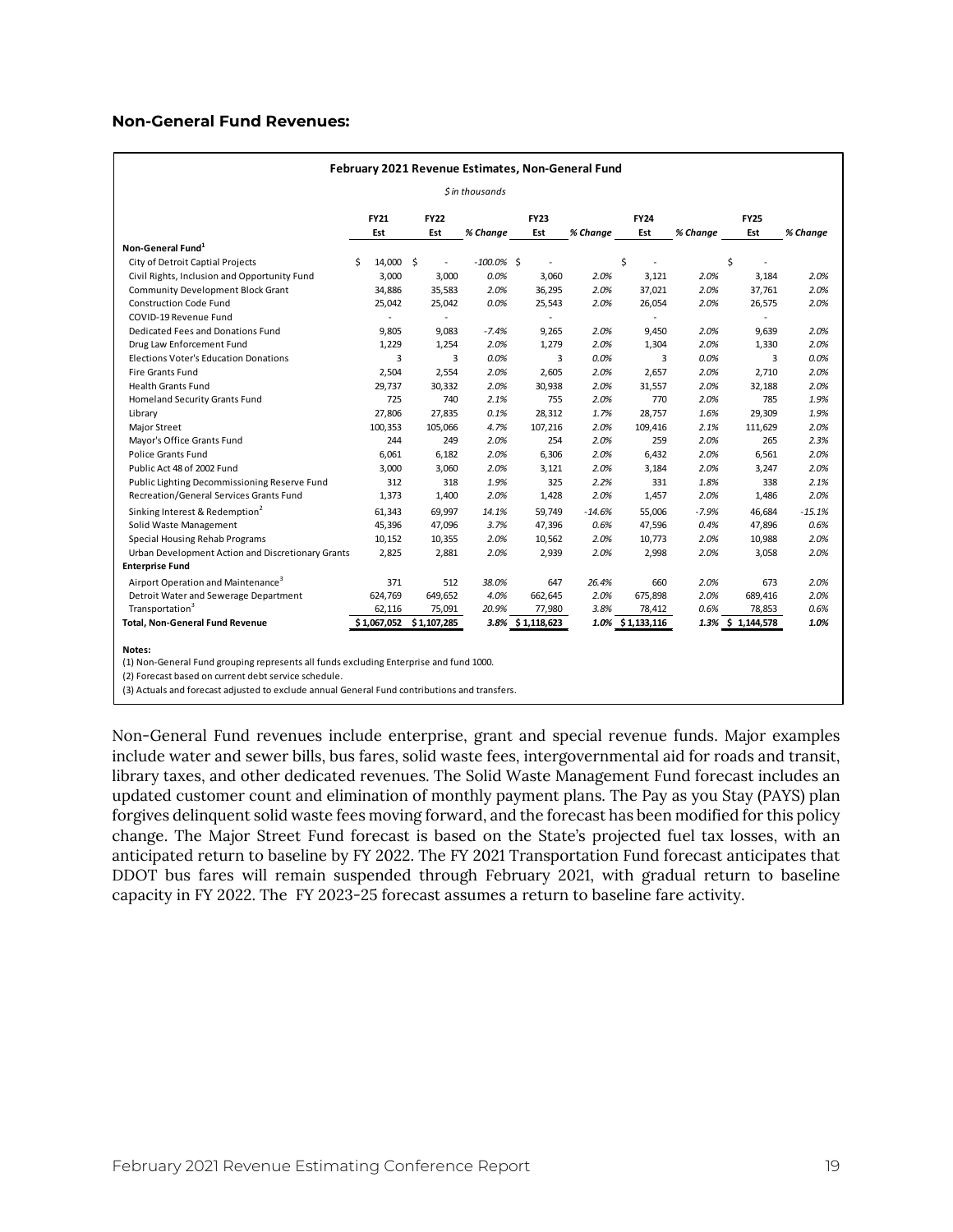#### **Budget Reserve:**

State of Michigan Public Act 279 of 1909, Sections 117.4t(1)(b)(vi) and 117.4t(1)(c)(vi), as amended by Public Act 182 of 2014, states the City's annual four-year financial plan shall include and comply with the following requirements:

- Measures to assure adequate reserves for mandated and other essential programs and activities in the event of an overestimation of revenue, an underestimation of expenditures, or both.
- Include a general reserve fund for each fiscal year to cover potential reductions in projected revenues or increases in projected expenditures equal to no less than 5% of the projected expenditures for the fiscal year.

As of June 30, 2020, the City's Budget Reserve (or "Rainy Day fund") totaled \$107.3 million,



which exceeded the minimum requirement of 5% of the projected expenditures for FY 2020. The FY 2021 Adopted Budget assumes the City will draw down \$50 million to help address COVID-19 revenue shortfalls, while keeping the balance above 5%. The FY 2021 Adopted Budget provides for an ending budget reserve balance of \$57.3 million, or 5.6% of projected expenditures. Should FY 2021 end favorably, the City may be able to reduce the planned \$50 million draw and maintain a larger ending balance.

#### **Revenue Risk and Potential Upside:**

Downside risks:

- New rounds of casino closure to respond to COVID-19
- Double-dip COVID-19 economic recession or slower than anticipated recovery
- Larger than anticipated nonresident remote work impact
- Longer lasting changes in economic activity due to workplace and behavior changes
- Future state and federal budget pressures causing reductions in local funding

Potential Upside (not counted in current revenue estimates):

- Additional federal fiscal relief and economic stimulus
- Residential, commercial, and industrial development activity throughout the City
- Workforce development and labor force participation gains
- Internet gaming and sports betting taxes (launched Jan 2021)
- State-shared excise tax from adult-use marijuana (City authorized in Nov 2020, implementation underway)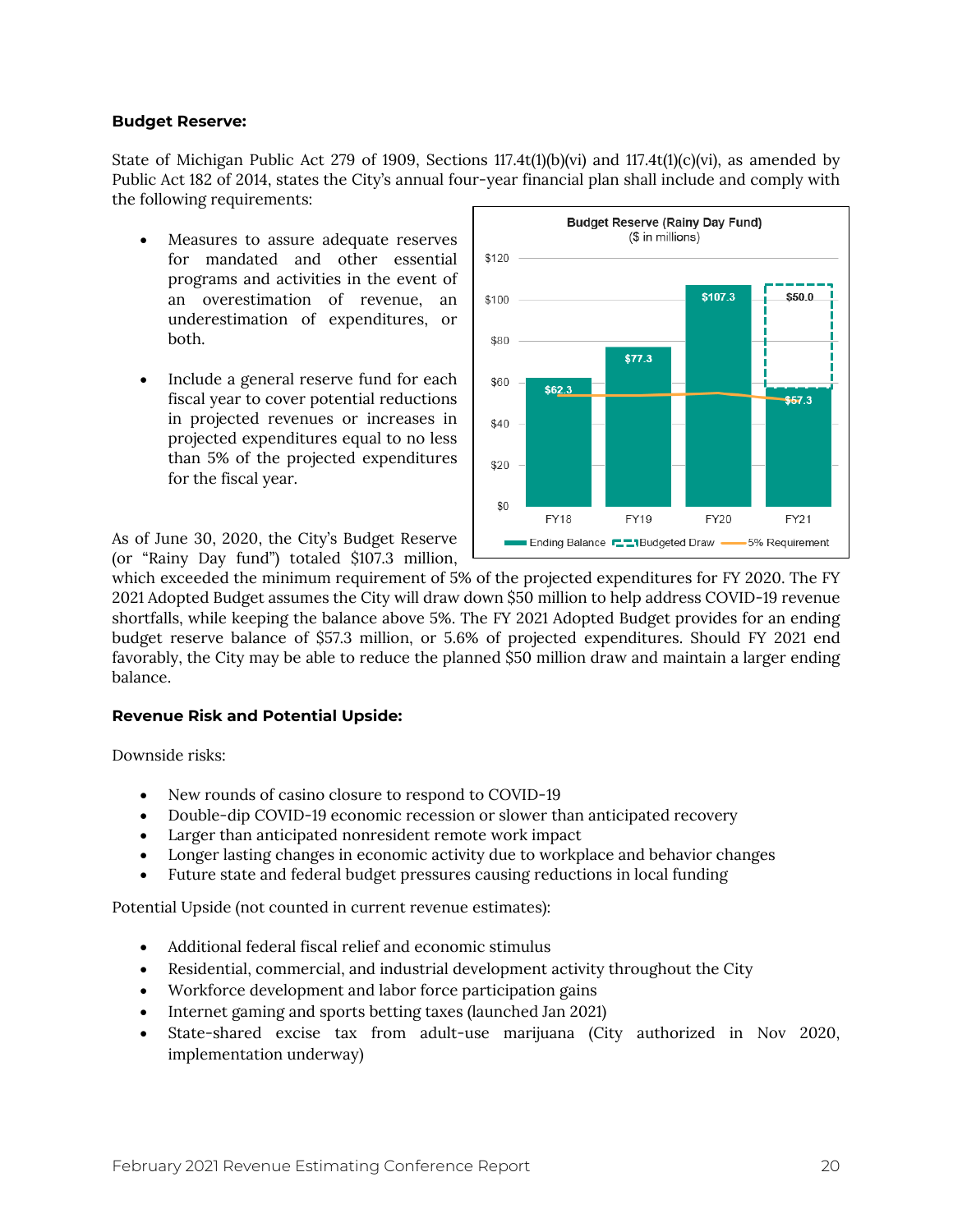## **Appendix:**

|                                 |    |             |     | (in millions) |            |             |     |          |         |
|---------------------------------|----|-------------|-----|---------------|------------|-------------|-----|----------|---------|
|                                 |    | <b>FY21</b> |     |               |            | <b>FY22</b> |     |          |         |
| <b>Major Taxes</b>              |    | Sept        | Feb | % Change      | Sept       |             | Feb | % Change |         |
| <b>Income Tax</b>               | Ś. | 227.4       | Ŝ.  | 223.0         | $-1.9%$ \$ | $319.7$ \$  |     | 295.6    | $-7.5%$ |
| <b>State Revenue Sharing</b>    |    | 201.4       |     | 204.1         | 1.3%       | 201.3       |     | 202.5    | 0.6%    |
| <b>Wagering Tax</b>             |    | 86.6        |     | 103.0         | 18.9%      | 182.9       |     | 169.8    | $-7.2%$ |
| Property Tax                    |    | 132.1       |     | 129.4         | $-2.0%$    | 133.7       |     | 128.7    | $-3.7%$ |
| Tax Increment Financing Capture |    | (15.8)      |     | (15.7)        | $-0.6%$    | (15.1)      |     | (15.3)   | 1.3%    |
| <b>Net Property Tax</b>         |    | 116.3       |     | 113.7         | $-2.2%$    | 118.6       |     | 113.4    | $-4.4%$ |
| <b>Utility Users Tax</b>        |    | 40.8        |     | 40.8          | 0.0%       | 41.0        |     | 41.0     | 0.0%    |
| To Public Lighting Authority    |    | (12.5)      |     | (12.5)        | 0.0%       | (12.5)      |     | (12.5)   | 0.0%    |
| <b>Net Utility Users Tax</b>    |    | 28.3        |     | 28.3          | 0.0%       | 28.5        |     | 28.5     | $0.0\%$ |
| <b>Subtotal, Major Taxes</b>    | Ŝ. | 660.0       | \$. | 672.1         | $1.8\%$ \$ | 851.0       | Ś.  | 809.8    | $-4.8%$ |
| <b>Other Revenues</b>           | Ś  | 180.7       | Ś   | 175.5         | $-2.9%$ \$ | 193.7       | Ŝ   | 185.8    | $-4.1%$ |

#### **Exhibit 1 - Changes from the September 20220 Revenue Estimating Conference, FY 2021 – FY 2022:**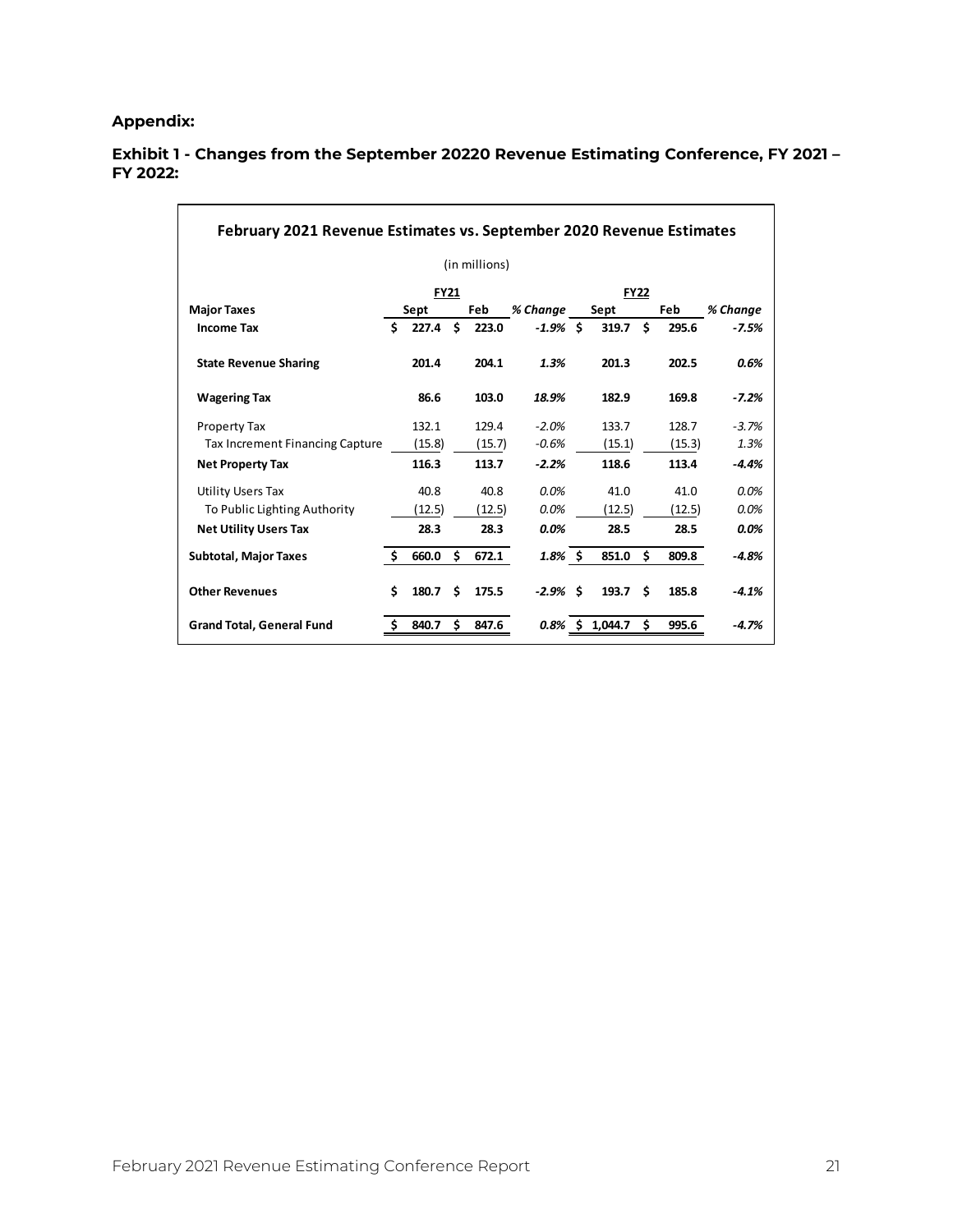# **Exhibit 2 - General Fund Revenues by Major Use:**

| February 2021 Revenue Estimates, General Fund |    |                    |  |             |               |  |             |            |  |             |                 |             |        |          |
|-----------------------------------------------|----|--------------------|--|-------------|---------------|--|-------------|------------|--|-------------|-----------------|-------------|--------|----------|
|                                               |    |                    |  |             | (in millions) |  |             |            |  |             |                 |             |        |          |
|                                               |    | <b>FY21</b>        |  | <b>FY22</b> |               |  | <b>FY23</b> |            |  | <b>FY24</b> |                 | <b>FY25</b> |        |          |
|                                               |    | Est                |  | Est         | % Change      |  | Est         | % Change   |  | Est         | % Change        | Est         |        | % Change |
| <b>Major Taxes</b>                            |    |                    |  |             |               |  |             |            |  |             |                 |             |        |          |
| <b>Income Tax</b>                             | Ś. | 223.0 <sub>5</sub> |  | 295.6       | $32.6%$ \$    |  | 318.6       | $7.8\%$ \$ |  | 327.8       | $2.9%$ \$       |             | 335.9  | 2.5%     |
| <b>State Revenue Sharing</b>                  |    | 204.1              |  | 202.5       | $-0.8%$       |  | 203.7       | 0.6%       |  | 204.9       | 0.6%            |             | 206.1  | 0.6%     |
| <b>Wagering Tax</b>                           |    | 103.0              |  | 169.8       | 64.9%         |  | 186.7       | 10.0%      |  | 188.6       | 1.0%            |             | 190.5  | 1.0%     |
| Property Tax                                  |    | 129.4              |  | 128.7       | $-0.5%$       |  | 131.1       | 1.9%       |  | 133.1       | 1.5%            |             | 135.7  | 2.0%     |
| Tax Increment Financing Capture               |    | (15.7)             |  | (15.3)      | $-2.5%$       |  | (15.6)      | 2.0%       |  | (15.9)      | 1.9%            |             | (16.2) | 1.9%     |
| <b>Net Property Tax</b>                       |    | 113.7              |  | 113.4       | $-0.3%$       |  | 115.5       | 1.9%       |  | 117.2       | 1.5%            |             | 119.5  | 2.0%     |
| <b>Utility Users Tax</b>                      |    | 40.8               |  | 41.0        | 0.5%          |  | 41.2        | 0.5%       |  | 41.4        | 0.5%            |             | 41.6   | 0.5%     |
| To Public Lighting Authority                  |    | (12.5)             |  | (12.5)      | 0.0%          |  | (12.5)      | 0.0%       |  | (12.5)      | 0.0%            |             | (12.5) | 0.0%     |
| <b>Net Utility Users Tax</b>                  |    | 28.3               |  | 28.5        | 0.7%          |  | 28.7        | 0.7%       |  | 28.9        | 0.7%            |             | 29.1   | 0.7%     |
| <b>Subtotal, Major Taxes</b>                  | Ŝ. | $672.1$ \$         |  | 809.8       | 20.5% \$      |  | 853.2       | $5.4\%$ \$ |  | 867.4       | $1.7\%$ \$      |             | 881.1  | 1.6%     |
| <b>Other Revenue</b>                          |    |                    |  |             |               |  |             |            |  |             |                 |             |        |          |
| Fines. Forfeits and Penalties                 |    | 15.7               |  | 20.8        | 32.5%         |  | 22.9        | 10.1%      |  | 22.9        | 0.0%            |             | 22.9   | 0.0%     |
| <b>Grants and Other Revenues</b>              |    | 2.2                |  | 2.8         | 27.3%         |  | 2.8         | 0.0%       |  | 2.8         | 0.0%            |             | 2.8    | 0.0%     |
| Licenses, Permits, and Inspection Charges     |    | 12.3               |  | 13.7        | 11.4%         |  | 13.9        | 1.5%       |  | 14.0        | 0.7%            |             | 14.1   | 0.7%     |
| Miscellaneous                                 |    | 0.1                |  | 0.1         | 0.0%          |  | 0.1         | 0.0%       |  | 0.1         | 0.0%            |             | 0.1    | 0.0%     |
| Other Taxes, Assessments, and Interest        |    | 6.3                |  | 6.4         | 1.6%          |  | 6.4         | 0.0%       |  | 6.5         | 1.6%            |             | 6.6    | 1.5%     |
| Revenues from Use of Assets                   |    | 25.1               |  | 27.2        | 8.4%          |  | 27.1        | $-0.4%$    |  | 26.3        | $-3.0%$         |             | 25.6   | $-2.7%$  |
| Sales and Charges for Services                |    | 103.1              |  | 106.7       | 3.5%          |  | 111.3       | 4.3%       |  | 112.4       | 1.0%            |             | 115.6  | 2.8%     |
| Sales of Assets and Compensation for Losses   |    | 10.7               |  | 8.1         | $-24.3%$      |  | 8.6         | 6.2%       |  | 9.2         | 7.0%            |             | 9.8    | 6.5%     |
| Subtotal, Other Revenue                       | \$ | $175.5$ \$         |  | 185.8       | $5.9\%$ \$    |  | 193.1       | $3.9%$ \$  |  | 194.2       | $0.6\%$ \$      |             | 197.5  | 1.7%     |
| <b>Grand Total, General Fund</b>              | Ś. | 847.6 \$           |  | 995.6       | $17.5%$ \$    |  | 1,046.3     | 5.1%       |  | \$1,061.6   | 1.5% \$ 1,078.6 |             |        | 1.6%     |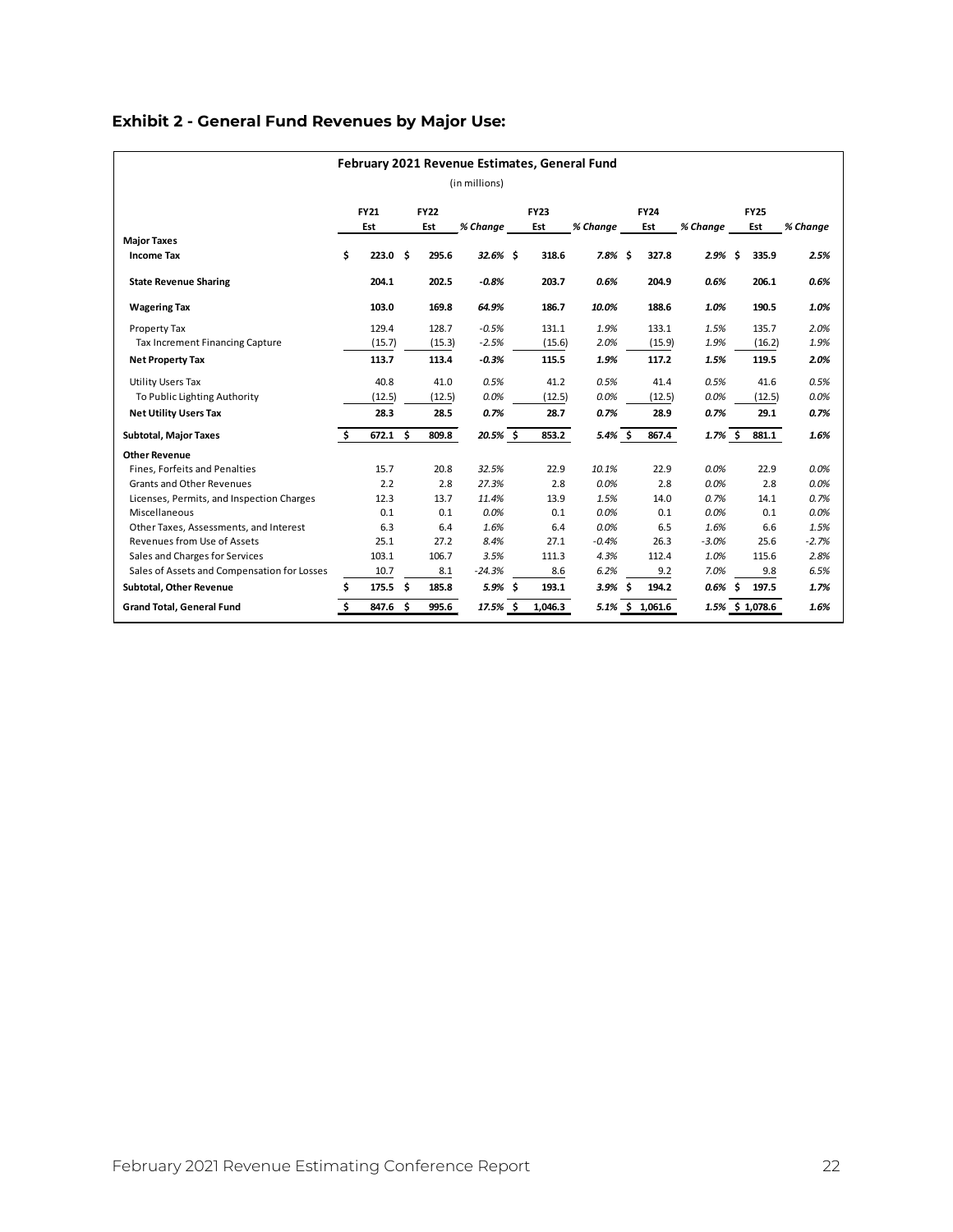| February 2021 Revenue Estimates, Recurring Other Revenue - General Fund |             |             |                |                |          |             |          |                |          |  |  |  |  |
|-------------------------------------------------------------------------|-------------|-------------|----------------|----------------|----------|-------------|----------|----------------|----------|--|--|--|--|
|                                                                         |             |             | (in thousands) |                |          |             |          |                |          |  |  |  |  |
|                                                                         | <b>FY21</b> | <b>FY22</b> |                | <b>FY23</b>    |          | <b>FY24</b> |          | <b>FY25</b>    |          |  |  |  |  |
|                                                                         | Est         | Est         | % Change       | Est            | % Change | Est         | % Change | Est            | % Change |  |  |  |  |
| Department                                                              |             |             |                |                |          |             |          |                |          |  |  |  |  |
| Buildings, Safety Engineering and Environmental                         | 1,828       | 2,188       | 19.7%          | 2,188          | 0.0%     | 2,188       | 0.0%     | 2,188          | 0.0%     |  |  |  |  |
| <b>Public Works</b>                                                     | 4,416       | 4,629       | 4.8%           | 4,663          | 0.7%     | 4,663       | 0.0%     | 4,663          | 0.0%     |  |  |  |  |
| Office of the Chief Financial Officer                                   | 4,831       | 4,938       | 2.2%           | 5,048          | 2.2%     | 5,160       | 2.2%     | 5,274          | 2.2%     |  |  |  |  |
| Fire                                                                    | 19,533      | 21,066      | 7.8%           | 21,397         | 1.6%     | 21,735      | 1.6%     | 22,080         | 1.6%     |  |  |  |  |
| Health                                                                  | 2,713       | 2,828       | 4.2%           | 2,860          | 1.1%     | 2,891       | 1.1%     | 2,924          | 1.1%     |  |  |  |  |
| <b>Human Resources</b>                                                  | 1,331       | 1,186       | $-10.9%$       | 1,209          | 2.0%     | 1,233       | 2.0%     | 1,258          | 2.0%     |  |  |  |  |
| Civil Rights, Inclusion and Opportunity                                 | 402         | 402         | 0.0%           | 402            | 0.0%     | 402         | 0.0%     | 402            | 0.0%     |  |  |  |  |
| Law                                                                     | 2,039       | 2,079       | 2.0%           | 2,120          | 2.0%     | 2,161       | 1.9%     | 2,203          | 1.9%     |  |  |  |  |
| Mayor's Office                                                          | 50          | 50          | 0.0%           | 50             | 0.0%     | 50          | 0.0%     | 50             | 0.0%     |  |  |  |  |
| <b>Municipal Parking</b>                                                | 9,222       | 16,950      | 83.8%          | 19,605         | 15.7%    | 19,605      | 0.0%     | 19,605         | 0.0%     |  |  |  |  |
| Non-Departmental                                                        | 84,144      | 89,278      | 6.1%           | 93,352         | 4.6%     | 94,051      | 0.7%     | 94,758         | 0.8%     |  |  |  |  |
| Housing & Revitalization                                                | 3,475       | 3,582       | 3.1%           | 3,582          | 0.0%     | 3,582       | 0.0%     | 3,582          | 0.0%     |  |  |  |  |
| Police                                                                  | 3,518       | 5,335       | 51.6%          | 5,588          | 4.7%     | 5,588       | 0.0%     | 5,588          | 0.0%     |  |  |  |  |
| Public Lighting                                                         | 1,600       | 1,400       | $-12.5%$       | 1,200          | $-14.3%$ | 1,000       | $-16.7%$ | 800            | $-20.0%$ |  |  |  |  |
| <b>Appeals and Hearings</b>                                             | 3,033       | 3,148       | 3.8%           | 3,148          | 0.0%     | 3,148       | 0.0%     | 3,148          | 0.0%     |  |  |  |  |
| <b>General Services</b>                                                 | 8,291       | 8,298       | 0.1%           | 8,305          | 0.1%     | 8,312       | 0.1%     | 8,319          | 0.1%     |  |  |  |  |
| <b>Board of Zoning Appeals</b>                                          | 110         | 110         | 0.0%           | 110            | 0.0%     | 110         | 0.0%     | 110            | 0.0%     |  |  |  |  |
| City Council                                                            | 19          | 19          | 0.0%           | 19             | 0.0%     | 19          | 0.0%     | 19             | 0.0%     |  |  |  |  |
| 36th District Court                                                     | 18,205      | 18,287      | 0.5%           | 18,287         | 0.0%     | 18,287      | 0.0%     | 18,287         | 0.0%     |  |  |  |  |
| City Clerk                                                              | 8           | 8           | 0.0%           | 8              | 0.0%     | 8           | 0.0%     | 8              | 0.0%     |  |  |  |  |
| Elections                                                               | 2,266       | 5           | $-99.8%$       | 5              | 0%       | 5           | 0.0%     | 2,266          | 45220.0% |  |  |  |  |
| Total, Other Revenue - General Fund                                     | \$171,034   | \$185,785   |                | 8.6% \$193,147 | 4.0%     | \$194,198   |          | 0.5% \$197,533 | 1.7%     |  |  |  |  |

#### **Exhibit 3 – February Other General Fund Revenue by Department:**

#### **Exhibit 4 – FY 2021 General Fund Changes from February 2020 Revenue Estimating Conference, FY 2021 Adopted Budget, September 2020 Revenue Estimating Conference, and February 2021 Revenue Estimating Conference**

| General Fund Revenue Estimates - FY 2021 Summary |     |                  |    |                  |                             |                         |     |                  |                      |                   |                  |  |  |
|--------------------------------------------------|-----|------------------|----|------------------|-----------------------------|-------------------------|-----|------------------|----------------------|-------------------|------------------|--|--|
|                                                  |     |                  |    |                  | <i><b>S</b></i> in millions |                         |     |                  |                      |                   |                  |  |  |
|                                                  |     |                  |    |                  | FY 2021                     |                         |     |                  |                      |                   |                  |  |  |
|                                                  |     | February         |    | April            |                             | September               |     | February         | %                    | %                 | %                |  |  |
|                                                  |     | 2020<br>Estimate |    | 2020<br>Estimate |                             | 2020<br><b>Estimate</b> |     | 2021<br>Estimate | Change<br>(February) | Change<br>(April) | Change<br>(Sept) |  |  |
| <b>Major Taxes</b>                               |     |                  |    |                  |                             |                         |     |                  |                      |                   |                  |  |  |
| <b>Income Tax</b>                                | \$  | 340.4            | \$ | 239.4            | \$                          | 227.4 <sup>5</sup>      |     | 223.0            | $-34.5%$             | $-6.9%$           | $-1.9%$          |  |  |
| <b>State Revenue Sharing</b>                     |     | 205.0            |    | 190.5            |                             | 201.4                   |     | 204.1            | $-0.4%$              | 7.1%              | 1.3%             |  |  |
| <b>Wagering Tax</b>                              |     | 187.8            |    | 135.3            |                             | 86.6                    |     | 103.0            | $-45.2%$             | $-23.9%$          | 18.9%            |  |  |
| <b>Property Tax</b>                              |     | 118.9            |    | 111.9            |                             | 116.3                   |     | 113.7            | $-4.4%$              | 1.6%              | $-2.2%$          |  |  |
| <b>Utility Users Tax</b>                         |     | 28.5             |    | 28.5             |                             | 28.3                    |     | 28.3             | $-0.7%$              | $-0.7%$           | 0.0%             |  |  |
| <b>Subtotal, Major Taxes</b>                     | - Ś | 880.6            | \$ | 705.6            | \$                          | 660.0                   | \$. | 672.1            | $-23.7%$             | $-4.7%$           | 1.8%             |  |  |
| <b>Other Revenues</b>                            | \$  | 204.2            | \$ | 201.1            | \$                          | 180.7                   | \$  | 175.5            | $-14.1%$             | $-12.7%$          | $-2.9%$          |  |  |
| Recurring                                        |     | 204.2            |    | 201.1            |                             | 180.7                   |     | 171.0            | $-16.3%$             | $-15.0%$          | $-5.4%$          |  |  |
| Non-recurring                                    |     |                  |    |                  |                             |                         |     | 4.5              |                      |                   |                  |  |  |
| <b>Grand Total, General Fund</b>                 | \$. | 1,084.8          | \$ | 906.7            | \$                          | 840.7                   | \$  | 847.6            | $-21.9%$             | $-6.5%$           | 0.8%             |  |  |
| <b>General Fund, Recurring Only</b>              | \$  | 1,084.8          | \$ | 906.7            | \$                          | 840.7                   | \$  | 843.1            | $-22.3%$             | $-7.0%$           | 0.3%             |  |  |